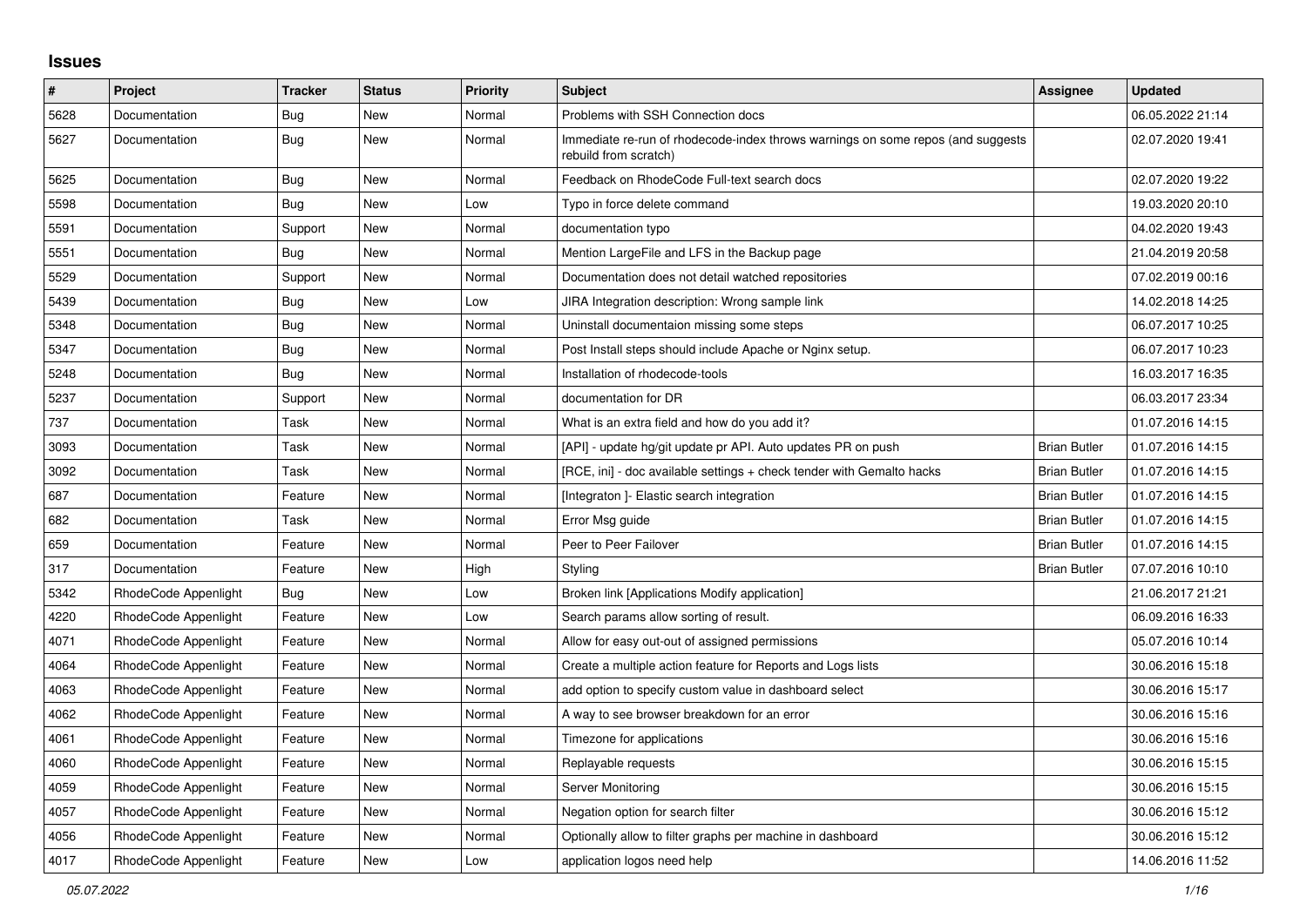| $\#$ | Project              | <b>Tracker</b> | <b>Status</b> | <b>Priority</b> | Subject                                                                                                     | <b>Assignee</b>     | <b>Updated</b>   |
|------|----------------------|----------------|---------------|-----------------|-------------------------------------------------------------------------------------------------------------|---------------------|------------------|
| 3994 | RhodeCode Appenlight | <b>Bug</b>     | New           | Normal          | during setup, user is given option to make admin account even if one does not exist                         |                     | 08.06.2016 12:44 |
| 3990 | RhodeCode Appenlight | Bug            | New           | Normal          | some dashboard builder buttons are up against fields                                                        |                     | 07.06.2016 12:01 |
| 3987 | RhodeCode Appenlight | Bug            | New           | Normal          | adjust footer so it's consistent with the website footer                                                    |                     | 15.06.2016 10:20 |
| 3986 | RhodeCode Appenlight | <b>Bug</b>     | New           | Normal          | table headers should be left aligned                                                                        |                     | 07.06.2016 11:53 |
| 4052 | RhodeCode Appenlight | Task           | New           | Normal          | release fixes                                                                                               | <b>Marcin Lulek</b> | 29.06.2016 12:14 |
| 5682 | RhodeCode CE/EE      | Bug            | New           | Normal          | Login Page stuck until page is refreshed                                                                    |                     | 30.06.2022 20:31 |
| 5680 | RhodeCode CE/EE      | Bug            | New           | High            | Inconsistent timezone display                                                                               |                     | 20.04.2022 14:15 |
| 5679 | RhodeCode CE/EE      | <b>Bug</b>     | New           | Normal          | Data directory continues to grow until it fills disk partition                                              |                     | 25.04.2022 11:42 |
| 5677 | RhodeCode CE/EE      | Support        | New           | Normal          | PR cross merge                                                                                              |                     | 28.01.2022 16:59 |
| 5672 | RhodeCode CE/EE      | Bug            | New           | Normal          | Unable to browse git repository folders with # in names                                                     |                     | 16.12.2021 18:13 |
| 5670 | RhodeCode CE/EE      | <b>Bug</b>     | New           | Normal          | Repo-level administrators can usurp owner of repoistory                                                     |                     | 01.12.2021 16:18 |
| 5664 | RhodeCode CE/EE      | <b>Bug</b>     | New           | Normal          | Regression: When assigning permissions, cannot see own group in auto-complete<br>without special conditions |                     | 29.07.2021 10:49 |
| 5662 | RhodeCode CE/EE      | <b>Bug</b>     | New           | Normal          | Full text search not working due to crash in whoosh                                                         |                     | 07.06.2022 08:31 |
| 5657 | RhodeCode CE/EE      | Bug            | New           | Normal          | Error in maintenance page                                                                                   |                     | 30.03.2021 15:09 |
| 5654 | RhodeCode CE/EE      | <b>Bug</b>     | New           | Normal          | Comment formatting broken when containing @ in a code block                                                 |                     | 24.02.2021 12:10 |
| 5649 | RhodeCode CE/EE      | <b>Bug</b>     | New           | Normal          | test-file-upload                                                                                            |                     | 17.12.2020 23:08 |
| 5645 | RhodeCode CE/EE      | Bug            | New           | High            | Rhodecode returns 400 Bad request on huge mercurial repos                                                   |                     | 18.12.2020 06:29 |
| 5644 | RhodeCode CE/EE      | <b>Bug</b>     | New           | Normal          | PR inks to comments not working if files are collapsed                                                      |                     | 02.12.2020 10:42 |
| 5641 | RhodeCode CE/EE      | Feature        | New           | Normal          | "Add draft" / (x) button usability                                                                          |                     | 30.11.2020 20:53 |
| 5639 | RhodeCode CE/EE      | Support        | New           | High            | 500 Internal Server Error   The server has either erred  after importing Database<br>from backup            |                     | 22.11.2020 09:15 |
| 5638 | RhodeCode CE/EE      | Feature        | <b>New</b>    | Normal          | Add "Copy full url path" button                                                                             |                     | 05.02.2021 20:23 |
| 5637 | RhodeCode CE/EE      | Feature        | New           | Normal          | Clone URL templates - add per repository/namespace                                                          |                     | 29.10.2020 09:38 |
| 5632 | RhodeCode CE/EE      | <b>Bug</b>     | New           | Normal          | Missing Parent Folder for Personal Repo lacks proper handling                                               |                     | 03.08.2020 07:56 |
| 5631 | RhodeCode CE/EE      | Feature        | New           | Normal          | Change target of PR                                                                                         |                     | 31.07.2020 17:05 |
| 5630 | RhodeCode CE/EE      | <b>Bug</b>     | New           | Normal          | Inline comments do not follow the line of code                                                              |                     | 21.07.2020 11:25 |
| 5629 | RhodeCode CE/EE      | <b>Bug</b>     | New           | Normal          | Diff truncated on small files                                                                               |                     | 21.07.2020 08:58 |
| 5626 | RhodeCode CE/EE      | <b>Bug</b>     | New           | Normal          | Whoosh full-text indexing is fully indexing all repos, not recognizing forks                                |                     | 02.07.2020 19:24 |
| 5624 | RhodeCode CE/EE      | Bug            | New           | Normal          | Timeout when trying to test SMTP email configuration                                                        |                     | 01.07.2020 20:01 |
| 5618 | RhodeCode CE/EE      | Support        | New           | Normal          | Getting HTTP 502 Bad Gateway when trying to push (or clone) on a slow network                               |                     | 27.05.2020 21:56 |
| 5617 | RhodeCode CE/EE      | Feature        | New           | Normal          | Allow PRs to non-head bookmarks                                                                             |                     | 20.05.2020 12:25 |
| 5613 | RhodeCode CE/EE      | Feature        | New           | Low             | Feature Request: Issue tracker link in new tab/window                                                       |                     | 03.10.2021 23:25 |
| 5612 | RhodeCode CE/EE      | <b>Bug</b>     | New           | Low             | CPU cores getting maxed out by VCSServer on Repository Size request                                         |                     | 03.10.2021 23:25 |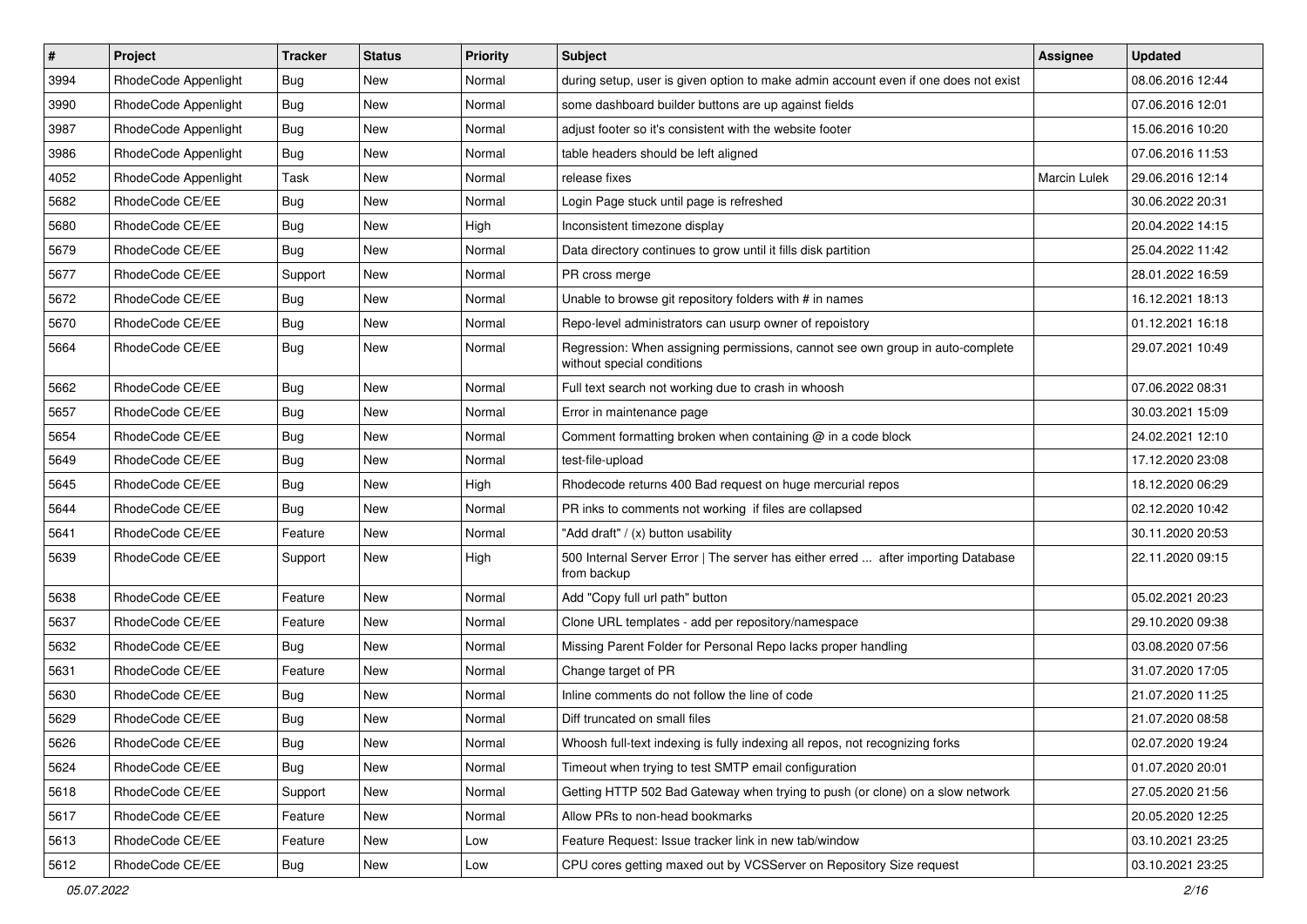| $\#$ | Project         | Tracker    | <b>Status</b> | <b>Priority</b> | <b>Subject</b>                                                                                                    | Assignee | <b>Updated</b>   |
|------|-----------------|------------|---------------|-----------------|-------------------------------------------------------------------------------------------------------------------|----------|------------------|
| 5600 | RhodeCode CE/EE | Feature    | New           | Normal          | Change default repository landing page                                                                            |          | 27.01.2021 01:04 |
| 5595 | RhodeCode CE/EE | Feature    | <b>New</b>    | Normal          | Group code review mail notification                                                                               |          | 03.03.2020 10:17 |
| 5593 | RhodeCode CE/EE | Support    | New           | Normal          | <b>SSH</b> connections                                                                                            |          | 17.02.2020 16:18 |
| 5590 | RhodeCode CE/EE | Bug        | New           | Normal          | Pull Request creation takes 2 minutes                                                                             |          | 28.05.2020 20:48 |
| 5588 | RhodeCode CE/EE | <b>Bug</b> | <b>New</b>    | Normal          | wrong rendering of issue tracker pattern                                                                          |          | 29.01.2020 11:24 |
| 5586 | RhodeCode CE/EE | Feature    | New           | Normal          | @mention should be a link                                                                                         |          | 29.01.2020 11:46 |
| 5584 | RhodeCode CE/EE | Feature    | New           | Normal          | "update pull request link" message on vcs client                                                                  |          | 23.01.2020 10:32 |
| 5570 | RhodeCode CE/EE | Bug        | New           | Normal          | Remap repositories always fail in RhodeCode community                                                             |          | 04.10.2019 14:50 |
| 5559 | RhodeCode CE/EE | <b>Bug</b> | New           | Normal          | Timezone handling issue on repos list                                                                             |          | 07.07.2019 22:19 |
| 5556 | RhodeCode CE/EE | Bug        | New           | Normal          | After upgrade RhodeCode Enterprise, pull request via API adds repo owner as<br>default reviewer                   |          | 01.01.2020 13:09 |
| 5552 | RhodeCode CE/EE | Feature    | New           | High            | PR dependency across repos                                                                                        |          | 22.06.2019 01:15 |
| 5550 | RhodeCode CE/EE | <b>Bug</b> | New           | Normal          | 500 Internal Server Error   The server has either erred or is incapable of performing<br>the requested operation. |          | 18.04.2019 17:12 |
| 5547 | RhodeCode CE/EE | <b>Bug</b> | <b>New</b>    | Normal          | UI not consistent between Firefox and Chrome                                                                      |          | 01.03.2019 23:35 |
| 5545 | RhodeCode CE/EE | <b>Bug</b> | New           | Normal          | Merge commit to contain the username/reponame of the origin                                                       |          | 28.02.2019 13:46 |
| 5543 | RhodeCode CE/EE | Feature    | New           | Normal          | Repo API should have equivalent get_repo_audit_logs() to User API call<br>get_user_audit_logs()                   |          | 26.02.2019 12:22 |
| 5541 | RhodeCode CE/EE | Support    | New           | Normal          | <b>SVN Settings: Repository Patterns</b>                                                                          |          | 16.12.2019 15:35 |
| 5540 | RhodeCode CE/EE | <b>Bug</b> | New           | Normal          | Rhode Code 4.15.2 VCS Caching(?) behaviour                                                                        |          | 25.02.2019 17:01 |
| 5538 | RhodeCode CE/EE | <b>Bug</b> | New           | Normal          | internal server error (UnicodeDecodeError) during rhodecode-index request                                         |          | 20.02.2019 14:43 |
| 5527 | RhodeCode CE/EE | Support    | New           | Normal          | API: expose human readable failure reason                                                                         |          | 30.01.2019 17:43 |
| 5524 | RhodeCode CE/EE | <b>Bug</b> | New           | High            | Cannot log into RhodeCode anymore                                                                                 |          | 15.01.2019 17:08 |
| 5519 | RhodeCode CE/EE | Bug        | New           | High            | User unable to fork the repo despite setting Repository Forking to Disabled                                       |          | 11.12.2018 22:21 |
| 5512 | RhodeCode CE/EE | <b>Bug</b> | New           | Normal          | Show commit phase in summary view                                                                                 |          | 09.11.2018 21:37 |
| 5511 | RhodeCode CE/EE | Feature    | <b>New</b>    | Normal          | New feature to synchronize the fork with the remote repo from the summary page                                    |          | 13.11.2018 01:23 |
| 5510 | RhodeCode CE/EE | <b>Bug</b> | New           | High            | AssertionError: unexpected parameters: user agent & hook type                                                     |          | 31.07.2021 11:14 |
| 5509 | RhodeCode CE/EE | <b>Bug</b> | New           | Normal          | Remove `limportant attributes` from UI elements                                                                   |          | 07.12.2018 07:40 |
| 5506 | RhodeCode CE/EE | Bug        | New           | Normal          | Web UI fonts are not looking good and is difficult to read for people with low vision                             |          | 26.10.2018 09:38 |
| 5504 | RhodeCode CE/EE | Feature    | New           | Normal          | Buttons to copy commit hash and to expand the commit message in the repo<br>summary view                          |          | 26.10.2018 00:59 |
| 5503 | RhodeCode CE/EE | Support    | New           | Normal          | failed to upgrade to 4.13.3                                                                                       |          | 06.11.2018 18:28 |
| 5500 | RhodeCode CE/EE | <b>Bug</b> | New           | Normal          | How to enable/set "RC_SKIP_HOOKS" to disable svn hooks?                                                           |          | 02.10.2018 07:45 |
| 5499 | RhodeCode CE/EE | Support    | New           | Normal          | ERROR [celery.worker.consumer.consumer] consumer: Cannot connect                                                  |          | 11.09.2018 08:39 |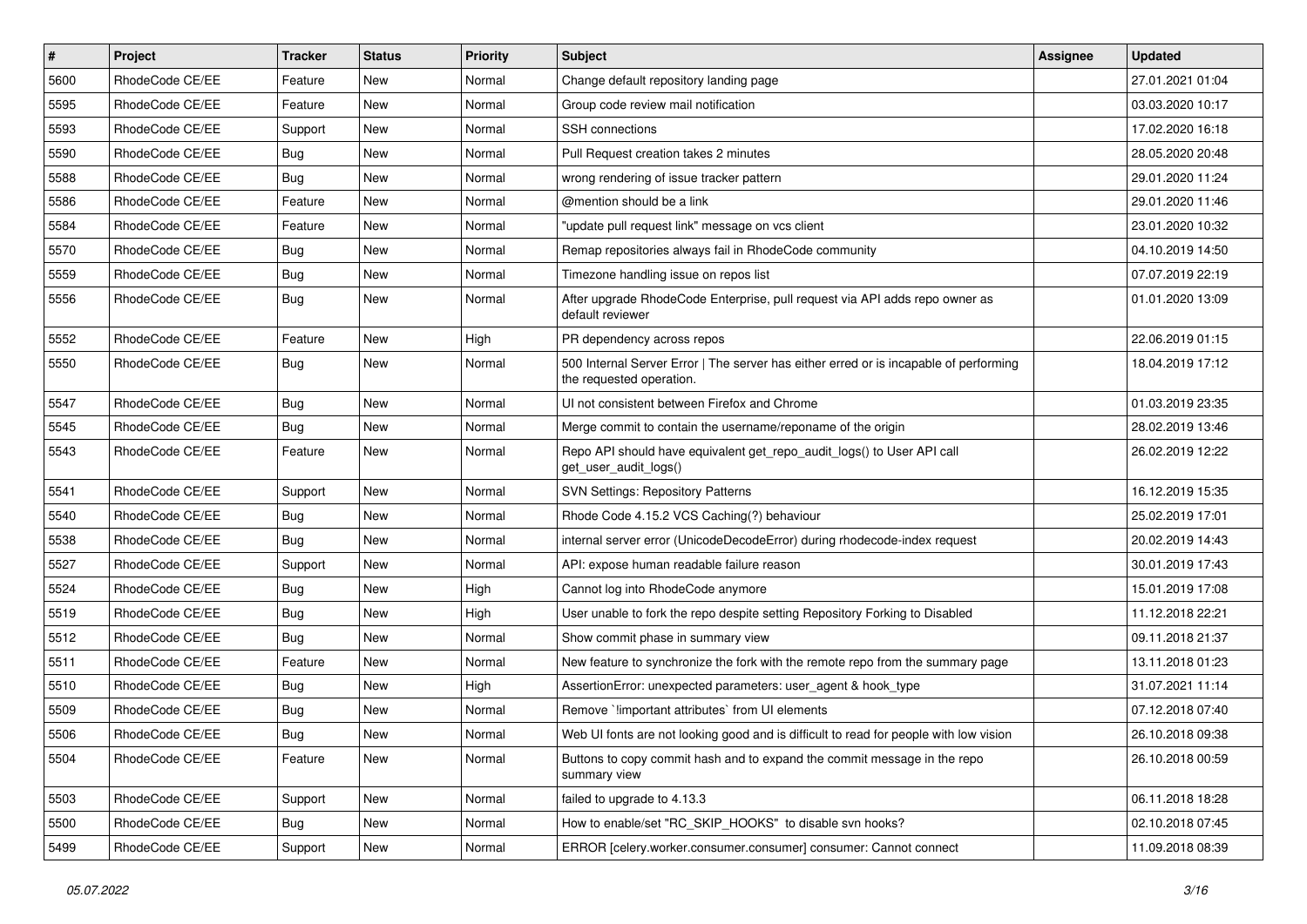| $\pmb{\#}$ | <b>Project</b>  | <b>Tracker</b> | <b>Status</b> | <b>Priority</b> | <b>Subject</b>                                                                                                                                                                       | Assignee | <b>Updated</b>   |
|------------|-----------------|----------------|---------------|-----------------|--------------------------------------------------------------------------------------------------------------------------------------------------------------------------------------|----------|------------------|
| 5497       | RhodeCode CE/EE | Support        | New           | Normal          | hg push hangs                                                                                                                                                                        |          | 30.08.2018 22:15 |
| 5496       | RhodeCode CE/EE | Support        | <b>New</b>    | Normal          | database migration 4.11.6 mysql to 4.12.4 postgres                                                                                                                                   |          | 27.08.2018 21:17 |
| 5495       | RhodeCode CE/EE | Support        | New           | Normal          | ldap to crowd users groups sync source                                                                                                                                               |          | 10.09.2018 22:09 |
| 5494       | RhodeCode CE/EE | Bug            | New           | Normal          | rccontrol's python package management causes slow VCS SSH                                                                                                                            |          | 02.04.2019 11:56 |
| 5492       | RhodeCode CE/EE | Bug            | <b>New</b>    | Normal          | VCSServer + SVN 1.10                                                                                                                                                                 |          | 26.07.2018 15:01 |
| 5491       | RhodeCode CE/EE | Support        | New           | Urgent          | Upgrade RhodeCode Community + VCSSERVER from 4.10.4 to 4.12.4, pull request<br>stop working with reviewers                                                                           |          | 30.08.2018 09:47 |
| 5484       | RhodeCode CE/EE | Support        | New           | Normal          | Setting up ssh, remote hg not found                                                                                                                                                  |          | 06.07.2018 23:41 |
| 5475       | RhodeCode CE/EE | <b>Bug</b>     | New           | Normal          | Unable to locate user in OpenLDAP directory via Idaps                                                                                                                                |          | 08.06.2018 20:06 |
| 5471       | RhodeCode CE/EE | Bug            | <b>New</b>    | Normal          | Webhook integration failing: need more than 3 values to unpack                                                                                                                       |          | 01.06.2018 02:26 |
| 5468       | RhodeCode CE/EE | Support        | <b>New</b>    | Normal          | Check logic for updating last commit for repository groups                                                                                                                           |          | 30.08.2018 09:47 |
| 5462       | RhodeCode CE/EE | Bug            | New           | Normal          | create repo api fails with celery enabled                                                                                                                                            |          | 10.07.2018 17:49 |
| 5460       | RhodeCode CE/EE | Bug            | New           | Low             | Repo creation stuck when remote clone returns partial http code 500                                                                                                                  |          | 06.07.2018 19:14 |
| 5414       | RhodeCode CE/EE | Bug            | New           | High            | When Opening New Pull Request, Target Revision Default Is Undesireable                                                                                                               |          | 11.04.2018 23:20 |
| 5410       | RhodeCode CE/EE | Bug            | New           | Normal          | After converting to CE, we get the following error when trying to view some repos in<br>the UI: "UnicodeDecodeError: 'ascii' codec can't decode byte" (full error in<br>Description) |          | 25.01.2018 20:45 |
| 5406       | RhodeCode CE/EE | Bug            | <b>New</b>    | Normal          | <b>Installer Fails</b>                                                                                                                                                               |          | 01.12.2017 11:52 |
| 5405       | RhodeCode CE/EE | Bug            | <b>New</b>    | Normal          | Add repository from UI leads to HTTP/404                                                                                                                                             |          | 28.11.2017 11:39 |
| 5404       | RhodeCode CE/EE | Task           | New           | Normal          | Add an option to detach review rules when deleting an user                                                                                                                           |          | 22.11.2017 11:23 |
| 5400       | RhodeCode CE/EE | Task           | New           | Normal          | User group - subgroup support                                                                                                                                                        |          | 06.11.2017 22:00 |
| 5394       | RhodeCode CE/EE | Support        | New           | Normal          | SVN to Git / Mercurial Migration                                                                                                                                                     |          | 03.10.2017 09:29 |
| 5371       | RhodeCode CE/EE | Bug            | <b>New</b>    | Normal          | Comment times in Pull Requests are off by 1 day                                                                                                                                      |          | 10.04.2018 15:11 |
| 5289       | RhodeCode CE/EE | Feature        | New           | High            | Ability to Upload/Replace a file using the UI                                                                                                                                        |          | 22.09.2017 10:29 |
| 5278       | RhodeCode CE/EE | Feature        | New           | Normal          | Require support for git repositories of the form git://                                                                                                                              |          | 13.04.2017 15:20 |
| 5273       | RhodeCode CE/EE | Feature        | <b>New</b>    | Normal          | Comment status                                                                                                                                                                       |          | 07.04.2017 13:10 |
| 5271       | RhodeCode CE/EE | Feature        | New           | Normal          | Private comments                                                                                                                                                                     |          | 07.04.2017 12:01 |
| 5269       | RhodeCode CE/EE | Support        | New           | Normal          | Upgrade from RC EE 3.7.1 to RC EE 4.x                                                                                                                                                |          | 29.06.2017 19:36 |
| 5256       | RhodeCode CE/EE | Feature        | New           | Normal          | Last repository access time.                                                                                                                                                         |          | 23.03.2017 16:34 |
| 5255       | RhodeCode CE/EE | Support        | New           | Normal          | I can't access issues created by me from mail                                                                                                                                        |          | 04.04.2017 11:28 |
| 5227       | RhodeCode CE/EE | Bug            | New           | Normal          | 400 during a svn checkout, file with special chars                                                                                                                                   |          | 23.02.2017 17:43 |
| 5218       | RhodeCode CE/EE | <b>Bug</b>     | New           | Normal          | 500 when forking repository, when using special chars in password.                                                                                                                   |          | 19.02.2017 21:46 |
| 5200       | RhodeCode CE/EE | Task           | New           | Normal          | investigate search improvements                                                                                                                                                      |          | 16.12.2019 16:04 |
| 4669       | RhodeCode CE/EE | Task           | New           | Normal          | disable pytest sugar on nix-build                                                                                                                                                    |          | 01.12.2016 12:52 |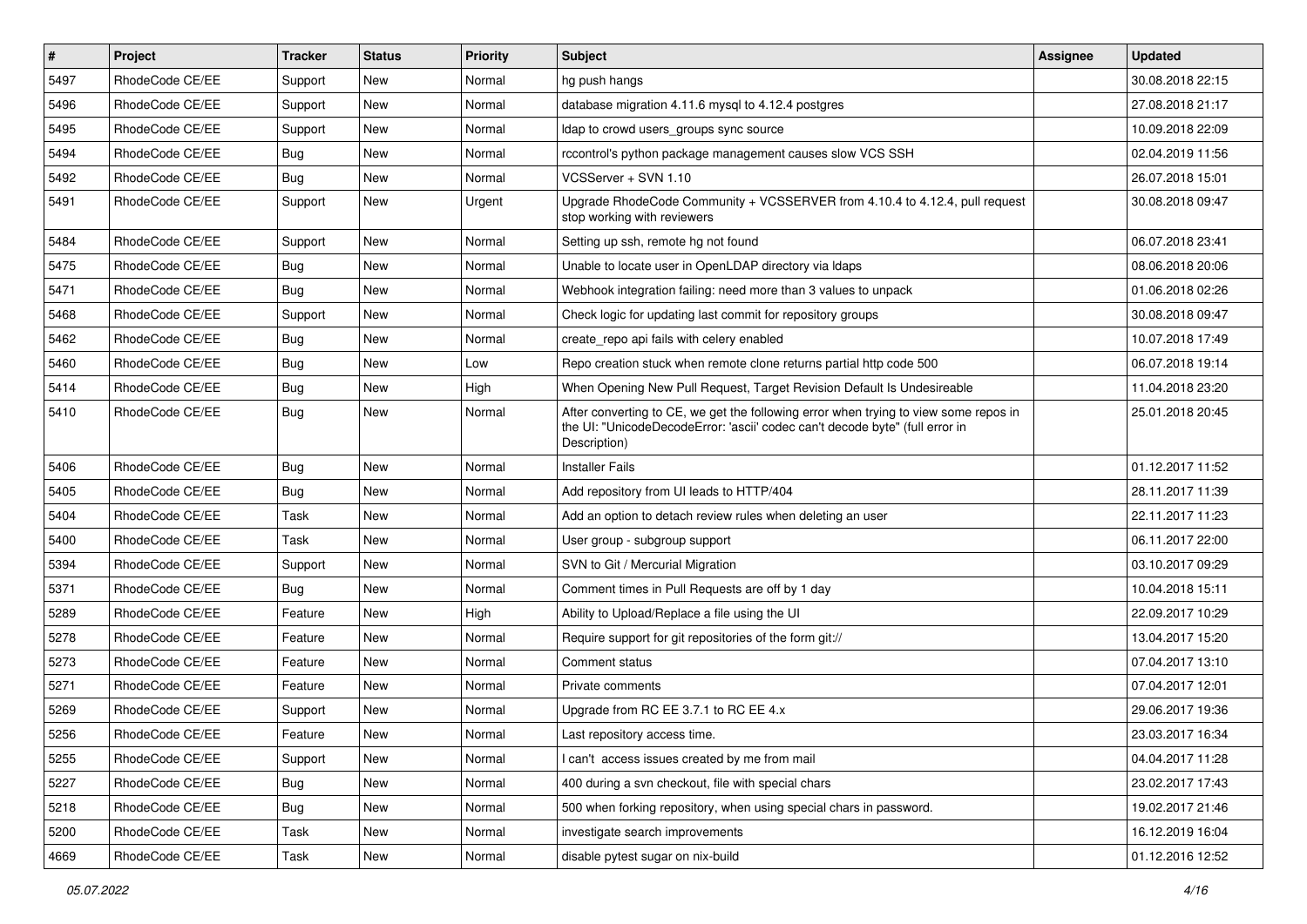| $\pmb{\#}$ | Project         | <b>Tracker</b> | <b>Status</b> | Priority | <b>Subject</b>                                                                                                     | <b>Assignee</b> | <b>Updated</b>   |
|------------|-----------------|----------------|---------------|----------|--------------------------------------------------------------------------------------------------------------------|-----------------|------------------|
| 4312       | RhodeCode CE/EE | Task           | New           | Normal   | Storage location changes                                                                                           |                 | 11.07.2017 13:31 |
| 4303       | RhodeCode CE/EE | Support        | New           | Normal   | rhodecode instance                                                                                                 |                 | 08.11.2016 16:32 |
| 4301       | RhodeCode CE/EE | Feature        | New           | Normal   | [API] toggle force password reset in api for Idap users                                                            |                 | 28.10.2016 15:43 |
| 4299       | RhodeCode CE/EE | Task           | New           | Normal   | TEMPLATE repo groups                                                                                               |                 | 22.09.2017 10:26 |
| 4290       | RhodeCode CE/EE | Task           | <b>New</b>    | Normal   | Allow to transplant the review status to merged commits                                                            |                 | 17.04.2018 21:50 |
| 4285       | RhodeCode CE/EE | <b>Bug</b>     | New           | Normal   | Intermittent error while trying to create or fork a repository                                                     |                 | 17.10.2016 22:42 |
| 4272       | RhodeCode CE/EE | Feature        | New           | Normal   | Better SPAM protection                                                                                             |                 | 12.10.2016 11:14 |
| 4255       | RhodeCode CE/EE | <b>Bug</b>     | New           | Normal   | [translation, i18n] translation not being applied to integrations pages                                            |                 | 30.09.2016 15:56 |
| 4252       | RhodeCode CE/EE | Support        | <b>New</b>    | Normal   | Backup & Recovery                                                                                                  |                 | 07.10.2016 19:47 |
| 4226       | RhodeCode CE/EE | Feature        | <b>New</b>    | Normal   | [settings, system info] add VCS and Channelstream status to System Info                                            |                 | 14.09.2016 16:45 |
| 4222       | RhodeCode CE/EE | Feature        | New           | Normal   | Configurable detection of READMEs                                                                                  |                 | 09.09.2016 10:05 |
| 4216       | RhodeCode CE/EE | Task           | New           | Normal   | [ux, renderers] implement consistent rendering for text fields                                                     |                 | 06.09.2016 11:46 |
| 4191       | RhodeCode CE/EE | Feature        | <b>New</b>    | Normal   | Add custom Image logo option to header                                                                             |                 | 22.08.2016 14:49 |
| 4190       | RhodeCode CE/EE | <b>Bug</b>     | New           | Normal   | [tests] fix or remove rst xss inline test                                                                          |                 | 22.08.2016 12:15 |
| 4189       | RhodeCode CE/EE | <b>Bug</b>     | New           | Normal   | [tests, git] count of commit ids is different for git than hg when comparing remote                                |                 | 22.08.2016 12:34 |
| 4188       | RhodeCode CE/EE | Bug            | New           | Normal   | [tests, svn] changeset tests produce different results for svn                                                     |                 | 22.08.2016 09:54 |
| 4182       | RhodeCode CE/EE | Feature        | New           | Normal   | add direct link from notification to corresponding PR                                                              |                 | 19.08.2016 12:35 |
| 4163       | RhodeCode CE/EE | <b>Task</b>    | <b>New</b>    | Normal   | [ce, ee] celery refactor + upgrade                                                                                 |                 | 15.08.2016 12:32 |
| 4154       | RhodeCode CE/EE | Bug            | New           | Low      | [ce, ee] user register via github captcha                                                                          |                 | 05.08.2016 22:51 |
| 4144       | RhodeCode CE/EE | Feature        | <b>New</b>    | Normal   | [ux] improve enable/disable of notifications                                                                       |                 | 02.08.2016 17:19 |
| 4116       | RhodeCode CE/EE | <b>Bug</b>     | New           | High     | [ee] Starting EE or running paster commands like setup-rhodecode does not work<br>without setting LC_ALL properly. |                 | 18.08.2016 21:03 |
| 4109       | RhodeCode CE/EE | Bug            | <b>New</b>    | Normal   | [files] The "switch to commit" widget is broken after using browser back button                                    |                 | 17.04.2018 21:50 |
| 4051       | RhodeCode CE/EE | Task           | New           | Normal   | [ux, renderering] Consistent formatting on text fields.                                                            |                 | 22.09.2017 10:27 |
| 4045       | RhodeCode CE/EE | Task           | New           | Normal   | File permissions                                                                                                   |                 | 17.04.2018 21:49 |
| 4040       | RhodeCode CE/EE | Bug            | <b>New</b>    | Low      | [ce, ee] logout when logged out causes 403 Cross-site request forgery detected                                     |                 | 23.06.2016 13:40 |
| 3980       | RhodeCode CE/EE | Feature        | New           | Normal   | Add CI engine                                                                                                      |                 | 05.06.2016 21:32 |
| 3979       | RhodeCode CE/EE | Feature        | New           | Normal   | Add kanban board                                                                                                   |                 | 05.06.2016 21:20 |
| 3978       | RhodeCode CE/EE | Feature        | New           | Normal   | Add bug tracker                                                                                                    |                 | 05.06.2016 21:20 |
| 3977       | RhodeCode CE/EE | Feature        | New           | Normal   | Wiki                                                                                                               |                 | 05.06.2016 21:11 |
| 3963       | RhodeCode CE/EE | Bug            | New           | Normal   | [ce] Getting a newly added repo via remap/rescan via api gives no data                                             |                 | 27.05.2016 05:02 |
| 3956       | RhodeCode CE/EE | <b>Bug</b>     | New           | Normal   | [ce] - svn commit with all 'None' properties (author, message, etc.)                                               |                 | 23.05.2016 17:22 |
| 3939       | RhodeCode CE/EE | Bug            | New           | Normal   | [ux] changelog filter blank after going back in browser                                                            |                 | 18.05.2016 14:50 |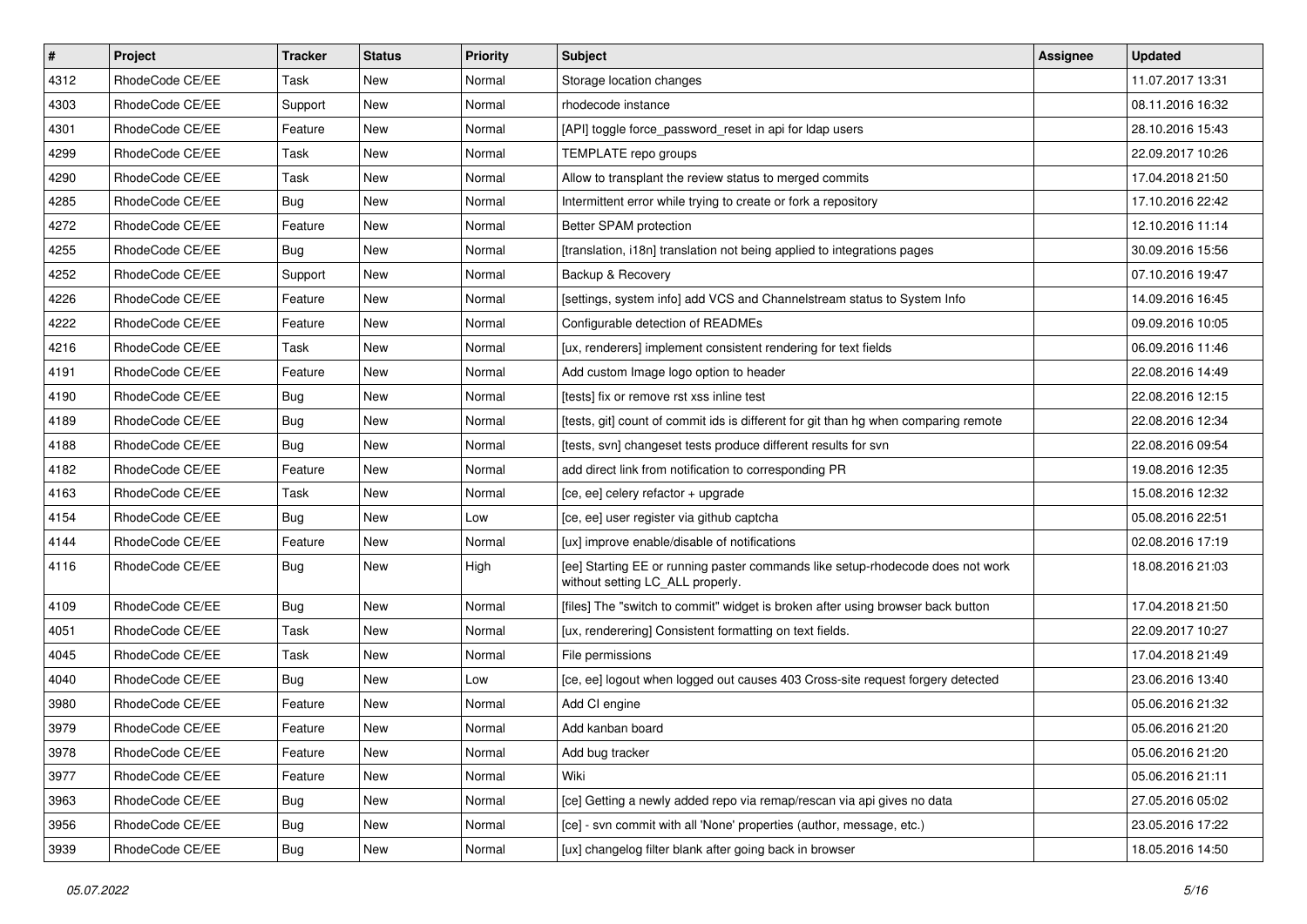| $\pmb{\#}$ | <b>Project</b>  | <b>Tracker</b> | <b>Status</b> | <b>Priority</b> | <b>Subject</b>                                                                            | Assignee            | <b>Updated</b>   |
|------------|-----------------|----------------|---------------|-----------------|-------------------------------------------------------------------------------------------|---------------------|------------------|
| 3923       | RhodeCode CE/EE | Bug            | <b>New</b>    | Normal          | odd exception on running internal-code                                                    |                     | 09.08.2016 10:54 |
| 3922       | RhodeCode CE/EE | Bug            | <b>New</b>    | Normal          | syn backend returns different diff to git/hg backends                                     |                     | 11.05.2016 14:29 |
| 3615       | RhodeCode CE/EE | Bug            | New           | Low             | (OperationalError) too many SQL variables on admin journal page                           |                     | 06.05.2016 11:45 |
| 3486       | RhodeCode CE/EE | Feature        | New           | Normal          | expose origin of permission in perm dict for users                                        |                     | 06.06.2016 10:54 |
| 3484       | RhodeCode CE/EE | Task           | New           | Normal          | oauth: reduce required permissions for 3rd party                                          |                     | 13.04.2016 12:33 |
| 3472       | RhodeCode CE/EE | Feature        | <b>New</b>    | Normal          | Expose unified hooks that can be used in SSH backend                                      |                     | 14.04.2016 17:54 |
| 3460       | RhodeCode CE/EE | Feature        | <b>New</b>    | Normal          | [ux, frontend] hide "show more" button when there is nothing more to show                 |                     | 11.04.2016 13:37 |
| 3455       | RhodeCode CE/EE | Feature        | <b>New</b>    | Normal          | [ux] commit message search should render entire commit message                            |                     | 07.04.2016 17:50 |
| 3441       | RhodeCode CE/EE | <b>Bug</b>     | <b>New</b>    | Normal          | [ux] clicking on line in file view scrolls to that line                                   |                     | 05.04.2016 13:35 |
| 3440       | RhodeCode CE/EE | Feature        | New           | Normal          | [design, ux] mock-up user interface for adding a branch/bookmark                          |                     | 05.04.2016 09:21 |
| 3382       | RhodeCode CE/EE | Bug            | <b>New</b>    | Normal          | download superrepo with subrepos                                                          |                     | 25.03.2016 01:30 |
| 3377       | RhodeCode CE/EE | Task           | <b>New</b>    | Normal          | extra fields types extensions                                                             |                     | 24.03.2016 15:23 |
| 3376       | RhodeCode CE/EE | Task           | <b>New</b>    | Normal          | Repo action plugins                                                                       |                     | 24.03.2016 15:21 |
| 3373       | RhodeCode CE/EE | Feature        | New           | Normal          | Allow to create Bookmarks and Branches from UI                                            |                     | 05.04.2016 09:21 |
| 3364       | RhodeCode CE/EE | Support        | New           | High            | Allow Specifying the Commit Message for Pull Request Merges                               |                     | 17.04.2018 21:51 |
| 3362       | RhodeCode CE/EE | Task           | <b>New</b>    | Normal          | auth-plugins, indicate visually that plugin is turned on but NOT enabled                  |                     | 22.03.2016 19:03 |
| 3351       | RhodeCode CE/EE | Bug            | New           | Normal          | Duplicate IP whitelist entry shows error flash                                            |                     | 21.03.2016 15:54 |
| 3334       | RhodeCode CE/EE | <b>Bug</b>     | <b>New</b>    | Normal          | Attempt to edit .coveragerc through the online file editor                                |                     | 17.03.2016 13:49 |
| 3332       | RhodeCode CE/EE | Support        | <b>New</b>    | Normal          | LDAP settings page: Add button "test connection"                                          |                     | 17.03.2016 10:23 |
| 3261       | RhodeCode CE/EE | Task           | <b>New</b>    | Normal          | mousetrap.js bump to latest 1.5.X version                                                 |                     | 17.03.2016 12:52 |
| 3260       | RhodeCode CE/EE | Task           | New           | Normal          | api: expose get_repo_node method                                                          |                     | 17.03.2016 12:56 |
| 3250       | RhodeCode CE/EE | Bug            | <b>New</b>    | Normal          | Posting a comment message is very slow !                                                  |                     | 17.03.2016 12:57 |
| 3022       | RhodeCode CE/EE | <b>Bug</b>     | New           | Normal          | SVN support with repositories groups                                                      |                     | 26.07.2016 18:25 |
| 2944       | RhodeCode CE/EE | Task           | New           | Normal          | Bump gunicorn to 19.4 version                                                             |                     | 17.03.2016 12:58 |
| 2882       | RhodeCode CE/EE | Feature        | <b>New</b>    | Normal          | Bulk comment submit                                                                       |                     | 17.03.2016 17:50 |
| 2844       | RhodeCode CE/EE | Task           | <b>New</b>    | Normal          | Update Bcrypt to a maintained version                                                     |                     | 17.02.2018 20:37 |
| 1457       | RhodeCode CE/EE | Feature        | <b>New</b>    | Normal          | add allow permissions inheritance on repo groups                                          |                     | 22.09.2017 10:27 |
| 148        | RhodeCode CE/EE | Feature        | New           | Normal          | [comments] Add per file and multiline comments in a changeset                             |                     | 25.05.2016 10:20 |
| 5553       | RhodeCode CE/EE | <b>Bug</b>     | New           | Normal          | Exceptions Tracker - Exception ID: 140095575901360 after upgrade to the lastes<br>version | Thierry<br>Wynsdau  | 10.07.2019 10:33 |
| 5548       | RhodeCode CE/EE | Feature        | New           | Normal          | Initial Search API                                                                        | Peter Colledge      | 07.07.2019 22:21 |
| 4234       | RhodeCode CE/EE | Task           | <b>New</b>    | Normal          | prepare and test RhodeCode VM image for AWS                                               | <b>Marcin Lulek</b> | 11.07.2017 13:32 |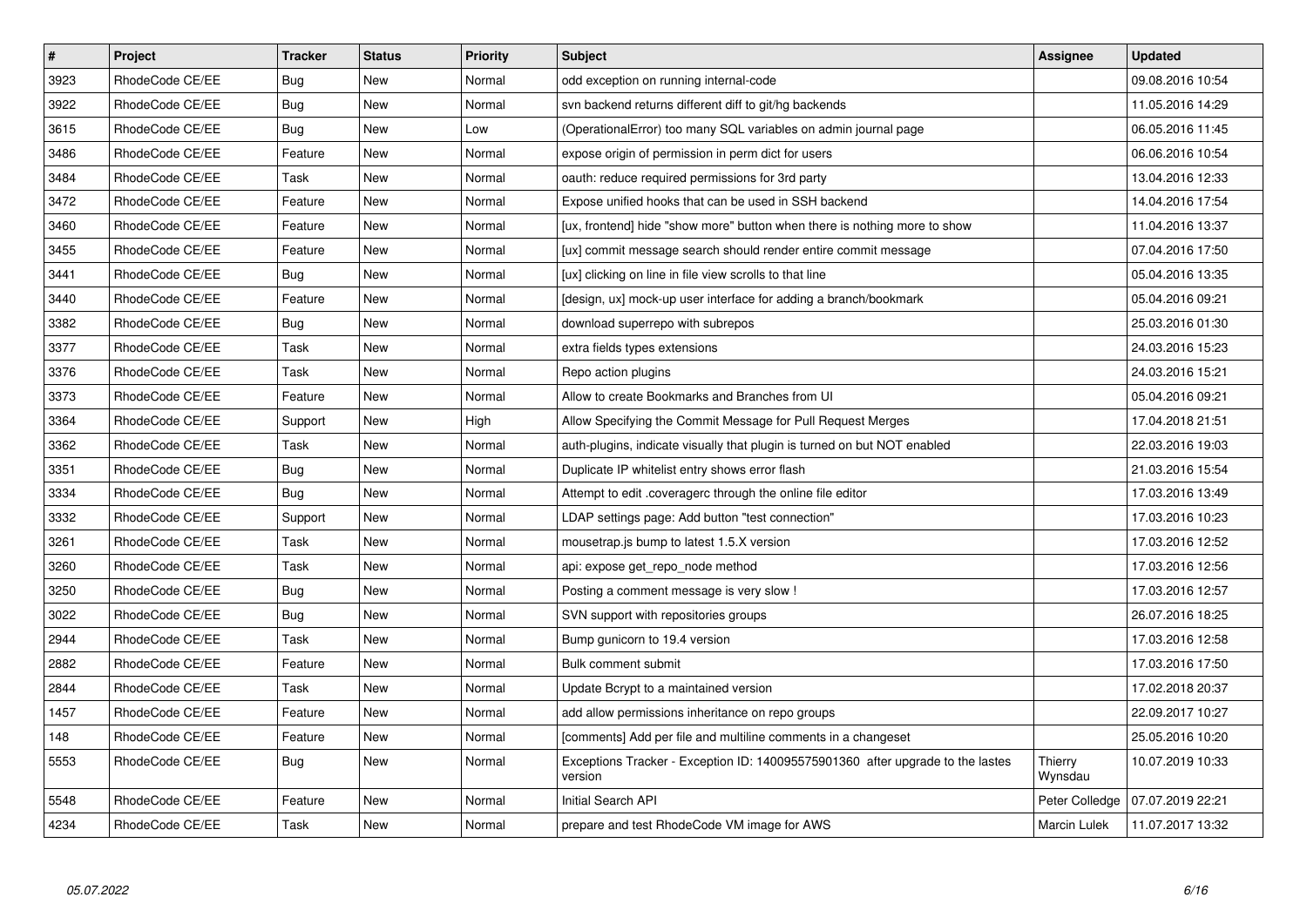| $\sharp$ | Project           | <b>Tracker</b> | <b>Status</b> | <b>Priority</b> | <b>Subject</b>                                                                                | <b>Assignee</b>              | <b>Updated</b>   |
|----------|-------------------|----------------|---------------|-----------------|-----------------------------------------------------------------------------------------------|------------------------------|------------------|
| 5653     | RhodeCode CE/EE   | Feature        | New           | Normal          | Extend SSH clone to support cloning by repo id.                                               | Marcin<br>Kuzminski<br>[CTO] | 17.02.2021 12:58 |
| 5441     | RhodeCode CE/EE   | Feature        | New           | Low             | Some files not parsed as XML files                                                            | Marcin<br>Kuzminski<br>[CTO] | 12.06.2018 12:23 |
| 5382     | RhodeCode CE/EE   | Feature        | <b>New</b>    | Normal          | Support for repository aliases                                                                | Marcin<br>Kuzminski<br>[CTO] | 04.09.2017 15:17 |
| 5257     | RhodeCode CE/EE   | Bug            | New           | Normal          | Git repository with big binary file provokes error and strange behavior/memory leak<br>of RH. | Marcin<br>Kuzminski<br>[CTO] | 23.03.2017 22:02 |
| 4213     | RhodeCode CE/EE   | Feature        | <b>New</b>    | High            | Embed PostgreSQL database                                                                     | Marcin<br>Kuzminski<br>[CTO] | 03.09.2016 23:45 |
| 4000     | RhodeCode CE/EE   | Feature        | <b>New</b>    | Normal          | Make compare more functional                                                                  | Marcin<br>Kuzminski<br>[CTO] | 18.11.2017 19:11 |
| 3483     | RhodeCode CE/EE   | Bug            | <b>New</b>    | Normal          | oauth: disable 3rd party registration if RhodeCode registration is disabled                   | Marcin<br>Kuzminski<br>[CTO] | 13.04.2016 12:13 |
| 4289     | RhodeCode CE/EE   | Task           | <b>New</b>    | Low             | [ce, ee] clean up pygments lexer functions + handling                                         | Daniel D                     | 21.10.2016 14:44 |
| 4256     | RhodeCode CE/EE   | <b>Bug</b>     | New           | Normal          | [ce, ee, ux] Source code highlight colors conflict with red/green inserted/deleted<br>blocks  | Daniel D                     | 03.10.2016 05:00 |
| 4246     | RhodeCode CE/EE   | Task           | <b>New</b>    | Normal          | [ce, ee, vcs, git] add tests for annotated git tags                                           | Daniel D                     | 13.02.2018 18:03 |
| 4232     | RhodeCode CE/EE   | Feature        | New           | Normal          | [ce, ee, pr, compare] redo diffs, support side by side diffs, html diffs                      | Daniel D                     | 25.10.2016 15:40 |
| 4208     | RhodeCode CE/EE   | Bug            | <b>New</b>    | Normal          | [ce, ee] test errors get hidden by error page                                                 | Daniel D                     | 14.09.2016 12:00 |
| 4197     | RhodeCode CE/EE   | Task           | New           | Normal          | [ce, ee] get list of users with their permissions to a repository                             | Daniel D                     | 22.09.2017 10:30 |
| 4179     | RhodeCode CE/EE   | Task           | New           | Normal          | [ce, ee] refine perms summary list                                                            | Daniel D                     | 14.09.2016 12:09 |
| 4157     | RhodeCode CE/EE   | Feature        | <b>New</b>    | Normal          | [integrations] Integrate with industry standard SW development tools                          | Daniel D                     | 08.08.2016 12:55 |
| 4147     | RhodeCode CE/EE   | Task           | New           | Normal          | [ce, ee, docs] Events documentation                                                           | Daniel D                     | 15.08.2016 12:33 |
| 4120     | RhodeCode CE/EE   | Task           | New           | Normal          | [ce] replace get_repo_nodes api                                                               | Daniel D                     | 17.04.2018 21:49 |
| 5270     | RhodeCode CE/EE   | Task           | New           | Normal          | Comments updates                                                                              | Bartłomiej<br>Wołyńczyk      | 17.04.2018 21:51 |
| 4074     | RhodeCode CE/EE   | Feature        | New           | Normal          | Edit review comment                                                                           | Bartłomiej<br>Wołyńczyk      | 17.04.2018 21:51 |
| 5582     | RhodeCode Control | Feature        | New           | Normal          | Add the version number of a PR in the HTTP API                                                |                              | 15.01.2020 10:45 |
| 5535     | RhodeCode Control | Bug            | New           | Normal          | improper rollback on upgrade failure                                                          |                              | 09.02.2019 21:12 |
| 5534     | RhodeCode Control | Feature        | New           | Normal          | extract/preload subcommand                                                                    |                              | 14.02.2019 14:45 |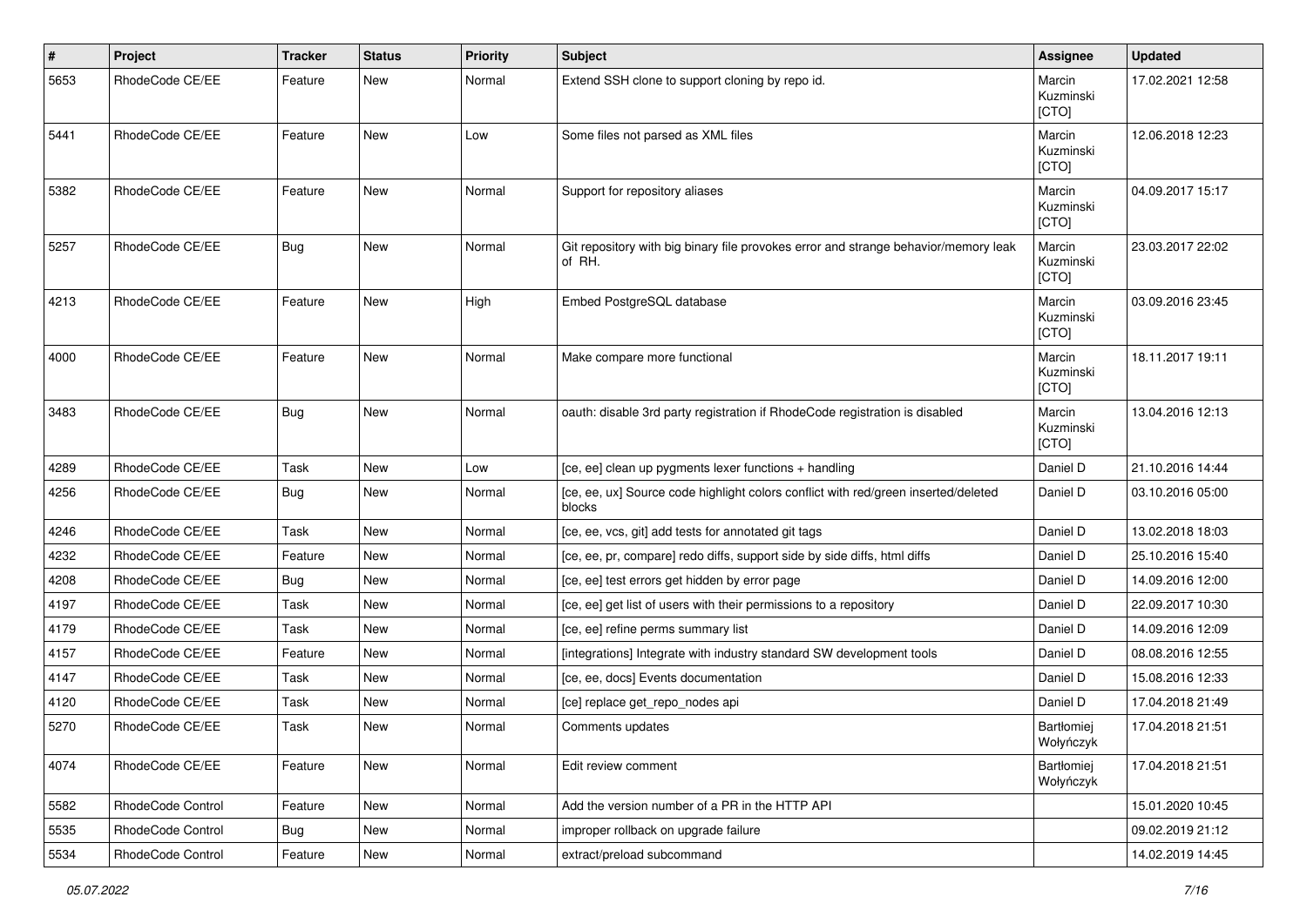| $\sharp$ | Project              | <b>Tracker</b> | <b>Status</b> | Priority | <b>Subject</b>                                                                                                                       | <b>Assignee</b>              | <b>Updated</b>   |
|----------|----------------------|----------------|---------------|----------|--------------------------------------------------------------------------------------------------------------------------------------|------------------------------|------------------|
| 5501     | RhodeCode Control    | Bug            | New           | Normal   | rccontrol throwing rccontrol.lib.exceptions.SupervisorFailedToStart                                                                  |                              | 19.05.2022 19:32 |
| 5531     | RhodeCode Tools      | Bug            | New           | Normal   | rhodecode-index: default cli opts overwrite given mapping file                                                                       |                              | 17.07.2020 17:36 |
| 5450     | RhodeCode Tools      | <b>Bug</b>     | New           | Normal   | rhodecode-api get license info no longer works                                                                                       |                              | 17.07.2018 15:01 |
| 3333     | RhodeCode Tools      | Task           | <b>New</b>    | Normal   | Create rhodecode-tools backup command for backup of RhodeCode Enterprise                                                             |                              | 17.03.2016 12:43 |
| 5399     | RhodeCode CE/EE      | <b>Bug</b>     | In Progress   | High     | Issues with Git LFS integration                                                                                                      |                              | 07.07.2019 22:21 |
| 5316     | RhodeCode CE/EE      | Feature        | In Progress   | Normal   | UI should provide checkout URL for a SVN path                                                                                        |                              | 06.11.2017 21:59 |
| 3967     | RhodeCode CE/EE      | Support        | In Progress   | Normal   | Server 500 error                                                                                                                     |                              | 11.08.2016 13:39 |
| 3504     | RhodeCode CE/EE      | Task           | In Progress   | Normal   | [routing] Move static assets under a common prefix                                                                                   |                              | 19.07.2016 12:27 |
| 3372     | RhodeCode CE/EE      | <b>Bug</b>     | In Progress   | High     | [Idap, groups] Customer gets an empty list of groups                                                                                 | Mikhail<br>Chernykh          | 08.06.2016 11:32 |
| 4193     | RhodeCode CE/EE      | Feature        | In Progress   | Normal   | Improve Filter Functionality in the Change Log                                                                                       | Marcin<br>Kuzminski<br>[CTO] | 22.09.2017 10:25 |
| 4035     | RhodeCode CE/EE      | <b>Bug</b>     | In Progress   | Normal   | failed to create whoosh index                                                                                                        | Marcin<br>Kuzminski<br>[CTO] | 06.07.2016 00:04 |
| 4110     | RhodeCode CE/EE      | <b>Bug</b>     | In Progress   | Normal   | [ce, ee] repos can be named _admin, _static                                                                                          | Daniel D                     | 20.07.2016 19:51 |
| 5533     | RhodeCode Control    | Feature        | In Progress   | Normal   | Support busybox tar                                                                                                                  |                              | 09.02.2019 22:09 |
| 5423     | Documentation        | Support        | Resolved      | Normal   | API-Documentation for Method "create repo group" faulty                                                                              |                              | 22.01.2018 16:23 |
| 5408     | Documentation        | Task           | Resolved      | Low      | Upate nginx documentation for non standard SSL port                                                                                  |                              | 12.07.2018 23:21 |
| 5153     | Documentation        | Bug            | Resolved      | Normal   | Documentation: /tmp permissions                                                                                                      |                              | 04.01.2017 13:02 |
| 3991     | RhodeCode Appenlight | Bug            | Resolved      | Normal   | report logs need upper margin                                                                                                        |                              | 21.06.2016 18:55 |
| 3989     | RhodeCode Appenlight | Bug            | Resolved      | Normal   | even up report spacing                                                                                                               |                              | 21.06.2016 18:55 |
| 5669     | RhodeCode CE/EE      | <b>Bug</b>     | Resolved      | Normal   | Mercurial commit messages doesn't show cyrillic symbols                                                                              |                              | 01.10.2021 10:39 |
| 5656     | RhodeCode CE/EE      | Bug            | Resolved      | Normal   | Error for branch permission page                                                                                                     |                              | 30.04.2021 08:53 |
| 5655     | RhodeCode CE/EE      | Bug            | Resolved      | Normal   | New public gist's id is always auto generated                                                                                        |                              | 01.07.2021 12:06 |
| 5652     | RhodeCode CE/EE      | <b>Bug</b>     | Resolved      | Normal   | Pull Requests: when title and descriptions contains character [] {} and () index out of<br>bound when attempting to comment/approve. |                              | 30.04.2021 08:53 |
| 5651     | RhodeCode CE/EE      | Bug            | Resolved      | Normal   | Pull requests can get stuck if the diff is too large (it was created by mistake but we<br>can't open it to delete it)                |                              | 30.04.2021 08:53 |
| 5643     | RhodeCode CE/EE      | Feature        | Resolved      | Low      | jump to bottom of review                                                                                                             |                              | 30.04.2021 08:53 |
| 5642     | RhodeCode CE/EE      | Feature        | Resolved      | Normal   | pull request version column in commit list                                                                                           |                              | 30.04.2021 08:53 |
| 5636     | RhodeCode CE/EE      | Bug            | Resolved      | High     | Remap and Rescan 500 Internal Server Error                                                                                           |                              | 30.04.2021 08:53 |
| 5635     | RhodeCode CE/EE      | Feature        | Resolved      | Normal   | Remember column sorted by of the "Pull Requests You Participate In" table                                                            |                              | 30.11.2020 22:30 |
| 5634     | RhodeCode CE/EE      | <b>Bug</b>     | Resolved      | Normal   | Quick Search Toolbar bugs out if pull request contains unicode double quote<br>character "                                           |                              | 12.10.2020 23:13 |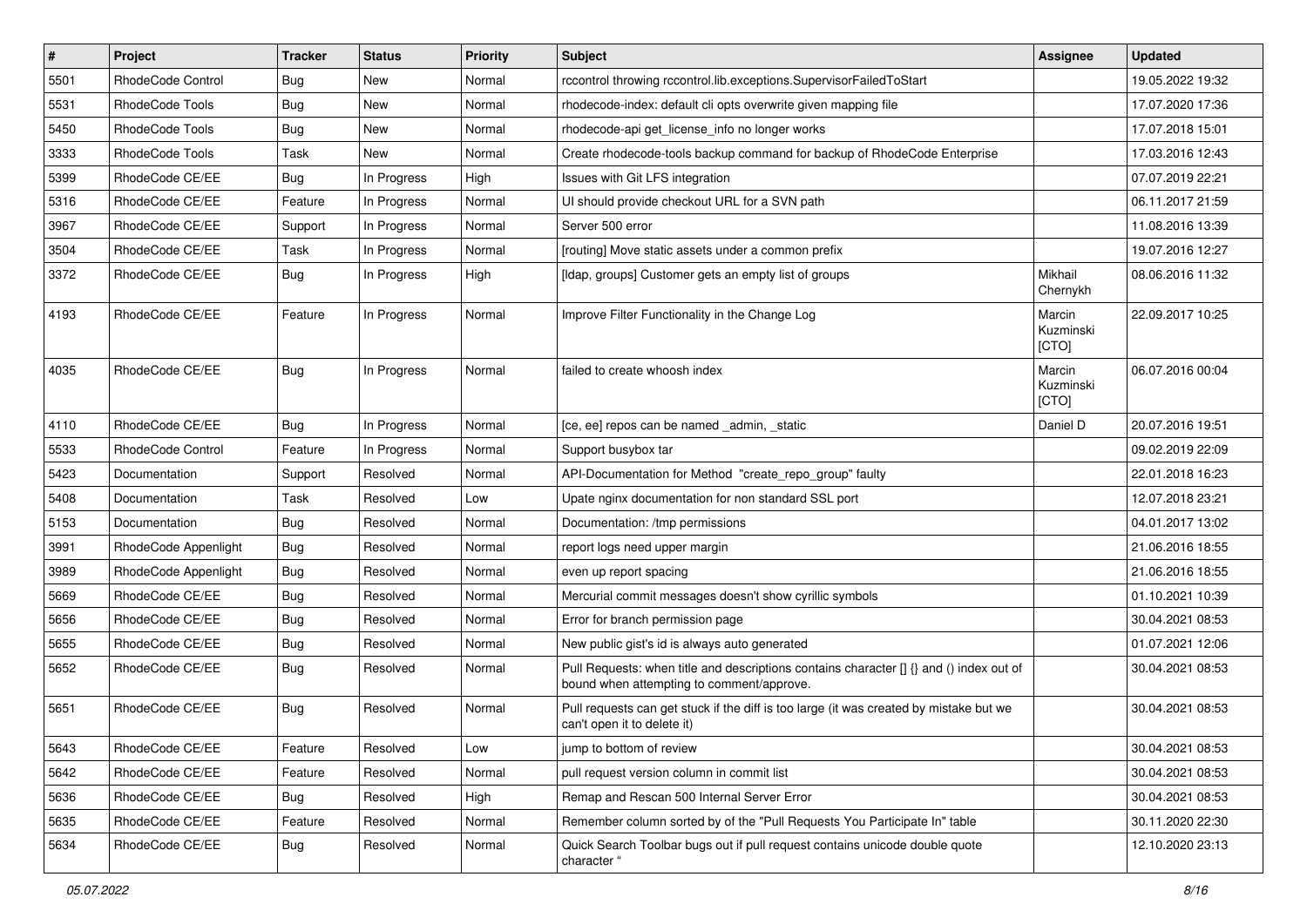| $\pmb{\#}$ | Project         | <b>Tracker</b> | <b>Status</b> | <b>Priority</b> | <b>Subject</b>                                                                                                                    | Assignee | <b>Updated</b>   |
|------------|-----------------|----------------|---------------|-----------------|-----------------------------------------------------------------------------------------------------------------------------------|----------|------------------|
| 5633       | RhodeCode CE/EE | Bug            | Resolved      | Normal          | Moderately large pull requests fail because inefficient use of reviewer_data_json<br>column in pull requests table                |          | 12.10.2020 23:13 |
| 5623       | RhodeCode CE/EE | Bug            | Resolved      | Normal          | Credentials for remote repository URL leaking in Repository Header                                                                |          | 22.07.2020 00:47 |
| 5622       | RhodeCode CE/EE | <b>Bug</b>     | Resolved      | High            | Upgrade from 4.18.3 to 4.19.3 broke all PRs                                                                                       |          | 28.07.2020 16:44 |
| 5621       | RhodeCode CE/EE | Bug            | Resolved      | Urgent          | LDAP + User Groups authentication plugin not working after upgrade to 4.19.x                                                      |          | 15.06.2020 17:56 |
| 5620       | RhodeCode CE/EE | <b>Bug</b>     | Resolved      | Normal          | Regression of mail rendering in Thunderbird                                                                                       |          | 15.06.2020 16:45 |
| 5619       | RhodeCode CE/EE | Bug            | Resolved      | Normal          | Setting Landing Commit to SVN Trunk results in Files tab hitting a 404                                                            |          | 04.06.2020 23:51 |
| 5614       | RhodeCode CE/EE | Feature        | Resolved      | Normal          | Show context function name in hg diffs                                                                                            |          | 23.04.2020 13:43 |
| 5611       | RhodeCode CE/EE | Feature        | Resolved      | Normal          | Add information "is the pull request up to date?" in the PR page                                                                  |          | 03.10.2021 23:24 |
| 5609       | RhodeCode CE/EE | Support        | Resolved      | Normal          | Change git diff algorithm                                                                                                         |          | 31.03.2020 22:08 |
| 5605       | RhodeCode CE/EE | Bug            | Resolved      | Normal          | Cannot set subversion compatibility to 1.10                                                                                       |          | 30.03.2020 17:27 |
| 5603       | RhodeCode CE/EE | Feature        | Resolved      | Normal          | Code search - highlight matching search terms                                                                                     |          | 30.03.2020 11:16 |
| 5601       | RhodeCode CE/EE | Feature        | Resolved      | Normal          | Default navigation should be by branch name not commit id                                                                         |          | 04.06.2020 23:51 |
| 5596       | RhodeCode CE/EE | <b>Bug</b>     | Resolved      | Normal          | Pull Request duplicated after description edit                                                                                    |          | 14.04.2020 13:28 |
| 5594       | RhodeCode CE/EE | <b>Bug</b>     | Resolved      | Normal          | Credentials in Repository Settings for Pull requests are exposed                                                                  |          | 28.05.2020 20:25 |
| 5585       | RhodeCode CE/EE | Feature        | Resolved      | Normal          | Minimize downtime on rccontrol upgrade                                                                                            |          | 27.03.2020 09:45 |
| 5583       | RhodeCode CE/EE | Feature        | Resolved      | Normal          | rcextensions hook for pull request comment                                                                                        |          | 23.04.2020 13:42 |
| 5575       | RhodeCode CE/EE | <b>Bug</b>     | Resolved      | Low             | Filtering username containing '-' does not work in Admin audit log panel                                                          |          | 20.01.2020 10:04 |
| 5574       | RhodeCode CE/EE | Feature        | Resolved      | Normal          | hg: Information for external hooks                                                                                                |          | 30.07.2020 15:40 |
| 5573       | RhodeCode CE/EE | Bug            | Resolved      | Normal          | Wrong notification Base Url for Email-Integrations                                                                                |          | 16.01.2020 08:53 |
| 5571       | RhodeCode CE/EE | Bug            | Resolved      | Normal          | redmine does not work with firefox any more                                                                                       |          | 25.10.2019 12:38 |
| 5569       | RhodeCode CE/EE | <b>Bug</b>     | Resolved      | Normal          | SshWrapper error                                                                                                                  |          | 21.01.2020 02:02 |
| 5567       | RhodeCode CE/EE | Bug            | Resolved      | High            | Error after PR was updated                                                                                                        |          | 20.01.2020 10:04 |
| 5561       | RhodeCode CE/EE | <b>Bug</b>     | Resolved      | Normal          | PR diff doesn't update when target changes                                                                                        |          | 21.05.2020 11:53 |
| 5560       | RhodeCode CE/EE | Bug            | Resolved      | High            | Check all permission API function to flush caches for auth perms                                                                  |          | 08.06.2021 23:56 |
| 5558       | RhodeCode CE/EE | Bug            | Resolved      | Low             | Commit compare window covers text                                                                                                 |          | 08.07.2019 18:12 |
| 5557       | RhodeCode CE/EE | Bug            | Resolved      | Normal          | Consider removing slashes from the RSS feed names                                                                                 |          | 31.10.2019 19:54 |
| 5555       | RhodeCode CE/EE | Bug            | Resolved      | Normal          | Making Repository Public does not update the Default User Permissions                                                             |          | 28.05.2020 20:26 |
| 5554       | RhodeCode CE/EE | Support        | Resolved      | Normal          | How to increase number of commits shown in pagination on dashboard and<br>changelog                                               |          | 21.01.2020 02:08 |
| 5546       | RhodeCode CE/EE | Support        | Resolved      | Normal          | experiments with mercurial 4.9                                                                                                    |          | 26.03.2019 09:23 |
| 5544       | RhodeCode CE/EE | Support        | Resolved      | Normal          | Use of authentication token with LDAP account results in account lockout when max<br>bad password attempts are configured in LDAP |          | 27.02.2019 10:09 |
| 5537       | RhodeCode CE/EE | Task           | Resolved      | Normal          | Add owner to create_pull_request API                                                                                              |          | 28.02.2019 13:52 |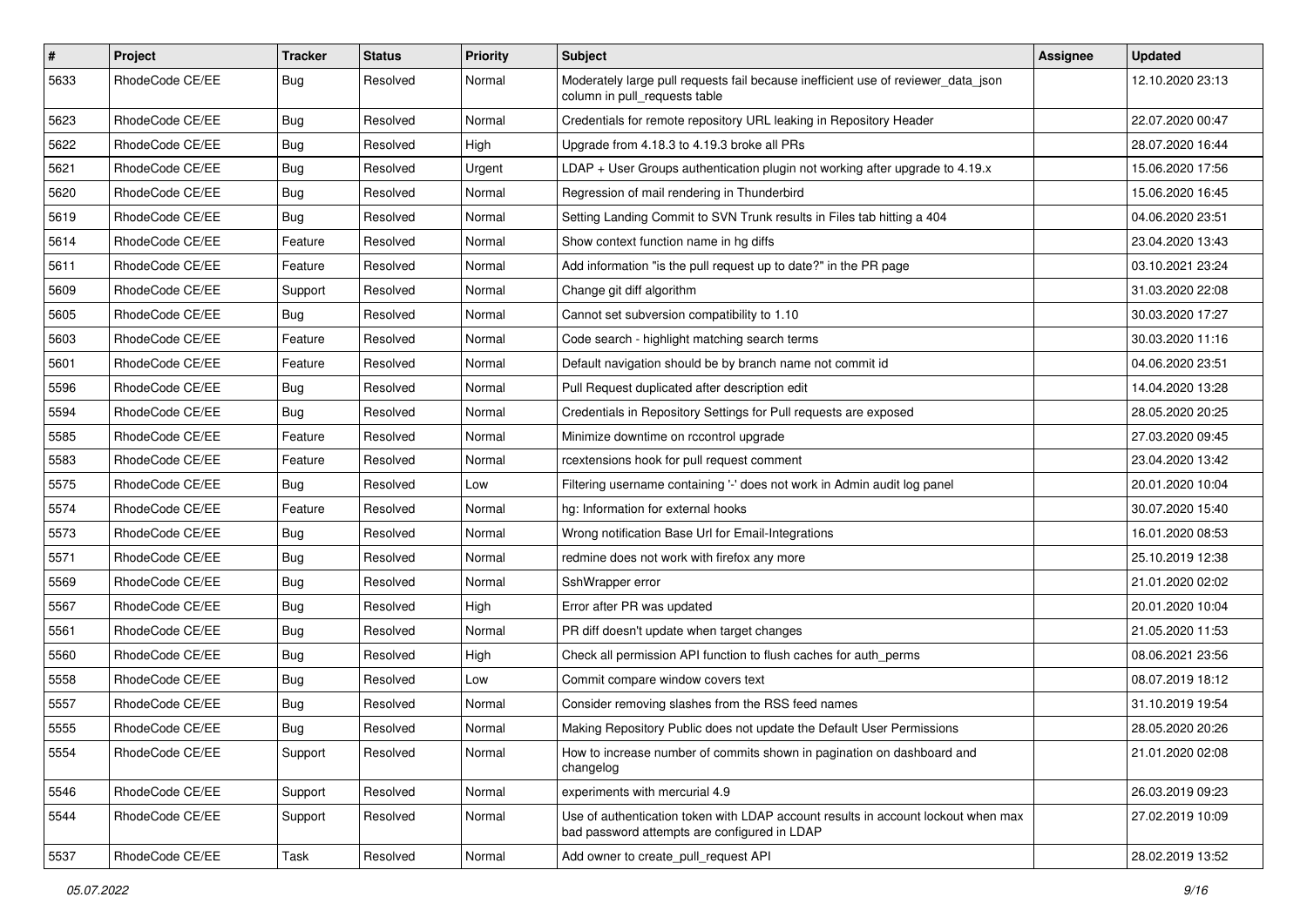| $\vert$ # | Project         | <b>Tracker</b> | <b>Status</b> | <b>Priority</b> | <b>Subject</b>                                                                          | <b>Assignee</b> | <b>Updated</b>   |
|-----------|-----------------|----------------|---------------|-----------------|-----------------------------------------------------------------------------------------|-----------------|------------------|
| 5536      | RhodeCode CE/EE | Feature        | Resolved      | Low             | Ability to disable server-side SSH key generation                                       |                 | 28.02.2019 13:52 |
| 5530      | RhodeCode CE/EE | <b>Bug</b>     | Resolved      | Normal          | Email integration has incorrect url                                                     |                 | 09.02.2019 10:33 |
| 5528      | RhodeCode CE/EE | <b>Bug</b>     | Resolved      | High            | Empty Unicode file causes the PR to return HTTP 500                                     |                 | 28.02.2019 13:52 |
| 5522      | RhodeCode CE/EE | <b>Bug</b>     | Resolved      | Low             | vcsserver fails when url contains extra "/"                                             |                 | 28.02.2019 13:52 |
| 5521      | RhodeCode CE/EE | <b>Bug</b>     | Resolved      | Normal          | Proxing SVN http requests does not work when using prefix for rhodecode.                |                 | 28.02.2019 13:52 |
| 5520      | RhodeCode CE/EE | Feature        | Resolved      | Normal          | Show the head commits shas when the merge is prevented due to multiple heads            |                 | 28.02.2019 13:52 |
| 5518      | RhodeCode CE/EE | Bug            | Resolved      | Normal          | Zero-sized files in /rhodecode/config/rcextensions/examples                             |                 | 21.01.2020 02:18 |
| 5517      | RhodeCode CE/EE | <b>Bug</b>     | Resolved      | Urgent          | Problem with upgrading to Community-4.15                                                |                 | 11.12.2018 06:32 |
| 5515      | RhodeCode CE/EE | <b>Bug</b>     | Resolved      | Normal          | PR default reviewer is incorrect                                                        |                 | 28.02.2019 13:52 |
| 5513      | RhodeCode CE/EE | Bug            | Resolved      | High            | Gist: GitHub flavoured markdown gist creation fails                                     |                 | 07.07.2019 22:21 |
| 5507      | RhodeCode CE/EE | <b>Bug</b>     | Resolved      | Normal          | Markdown rendering needs improvement                                                    |                 | 15.08.2019 15:40 |
| 5505      | RhodeCode CE/EE | <b>Bug</b>     | Resolved      | Normal          | Notification emails from RhodeCode is garbled in Outlook 2016 web client                |                 | 07.12.2018 09:49 |
| 5502      | RhodeCode CE/EE | <b>Bug</b>     | Resolved      | High            | 500 error when using multiple custom branch permissions                                 |                 | 07.12.2018 09:49 |
| 5490      | RhodeCode CE/EE | <b>Bug</b>     | Resolved      | Normal          | Changes to repo group permissions via API are not audit logged                          |                 | 28.02.2019 13:52 |
| 5489      | RhodeCode CE/EE | <b>Bug</b>     | Resolved      | High            | grant_user_permission_to_repo_group API call fails to set permissions on child<br>repos |                 | 11.07.2018 09:57 |
| 5482      | RhodeCode CE/EE | <b>Bug</b>     | Resolved      | Normal          | Changing a repo's 'Remote pull uri' in its Settings fails with 'No repo type specified' |                 | 31.10.2018 08:37 |
| 5469      | RhodeCode CE/EE | Feature        | Resolved      | Normal          | elastisearch > 2.x not supported?                                                       |                 | 21.01.2020 02:19 |
| 5461      | RhodeCode CE/EE | <b>Bug</b>     | Resolved      | Normal          | Changes to user group permissions via API are not audit logged                          |                 | 30.08.2018 09:47 |
| 5457      | RhodeCode CE/EE | <b>Bug</b>     | Resolved      | Normal          | Internal server error on full-text search settings page with Elasticsearch              |                 | 16.04.2018 09:08 |
| 5444      | RhodeCode CE/EE | <b>Bug</b>     | Resolved      | Normal          | Error while creating a pull request on a Mercurial repository                           |                 | 17.04.2018 22:29 |
| 5436      | RhodeCode CE/EE | <b>Bug</b>     | Resolved      | High            | Unable To Open Pull Request in 4.11.2                                                   |                 | 14.02.2018 11:14 |
| 5434      | RhodeCode CE/EE | <b>Bug</b>     | Resolved      | Immediate       | Locale problem                                                                          |                 | 01.10.2021 09:51 |
| 5433      | RhodeCode CE/EE | <b>Bug</b>     | Resolved      | High            | RhodeCode Community 4.11 doesn't handle HG largefiles extension                         |                 | 01.02.2018 20:08 |
| 5412      | RhodeCode CE/EE | <b>Bug</b>     | Resolved      | Normal          | Webhook for "pullrequest commented" event returns incomplete data                       |                 | 27.02.2018 18:00 |
| 5396      | RhodeCode CE/EE | Feature        | Resolved      | Normal          | Merge state with shadow repo should be created during pull request                      |                 | 12.10.2017 21:57 |
| 5395      | RhodeCode CE/EE | Support        | Resolved      | Normal          | Svn protocols and performance                                                           |                 | 04.04.2019 18:08 |
| 5391      | RhodeCode CE/EE | Task           | Resolved      | High            | Secure Email change                                                                     |                 | 17.04.2018 21:50 |
| 5381      | RhodeCode CE/EE | Bug            | Resolved      | Normal          | Email integration changeset links invalid                                               |                 | 06.09.2017 12:29 |
| 5380      | RhodeCode CE/EE | <b>Bug</b>     | Resolved      | Normal          | repo commits pageintion error                                                           |                 | 06.09.2017 19:16 |
| 5379      | RhodeCode CE/EE | <b>Bug</b>     | Resolved      | Normal          | Journal RSS feed errors                                                                 |                 | 01.09.2017 16:40 |
| 5376      | RhodeCode CE/EE | <b>Bug</b>     | Resolved      | Normal          | error: pretxnchangegroup.acl hook failed: acl: user "" denied on branch "default"       |                 | 16.08.2017 19:45 |
| 5375      | RhodeCode CE/EE | Support        | Resolved      | Normal          | How do I configure "Go to" to just search repository names?                             |                 | 16.08.2017 18:00 |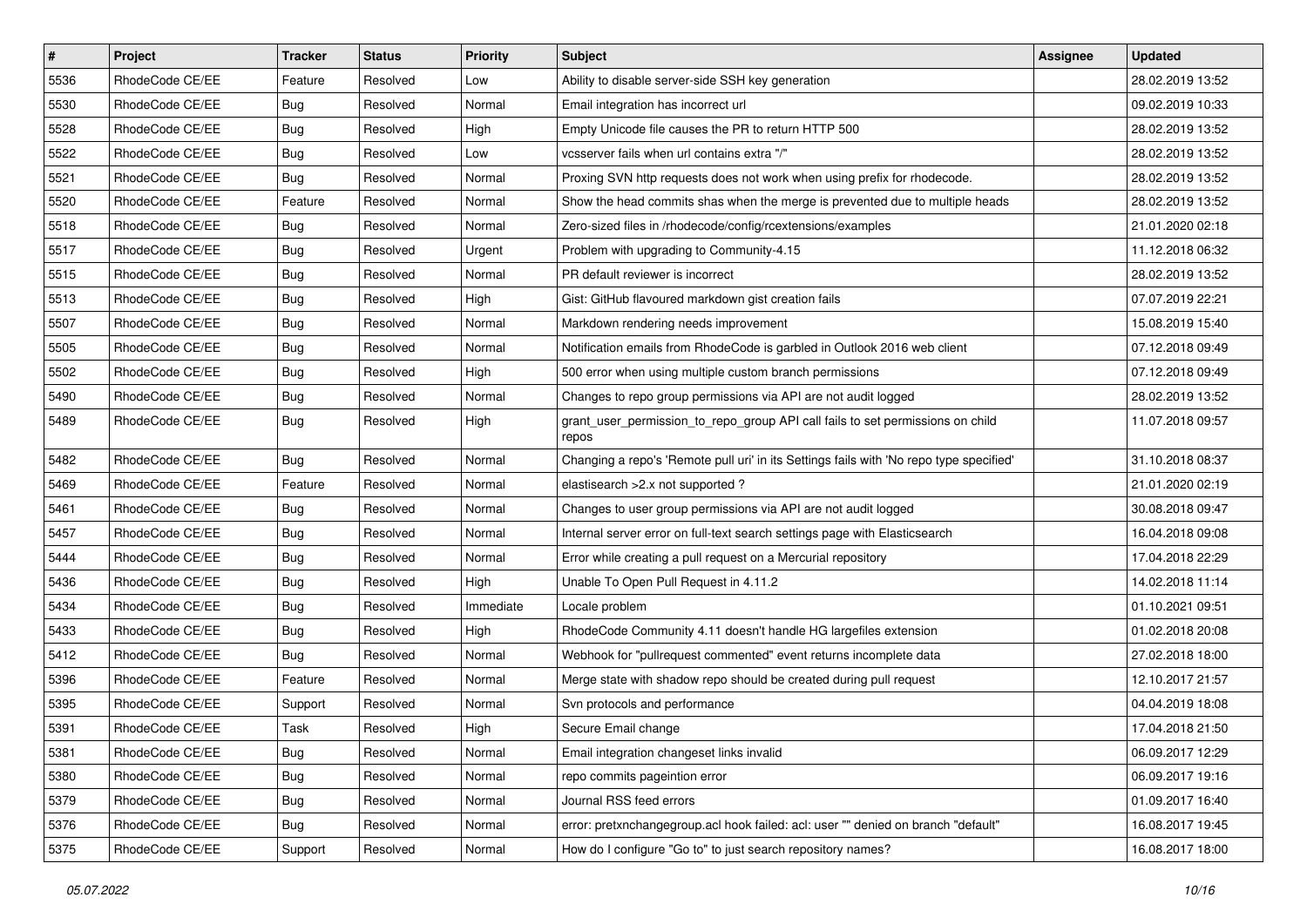| $\pmb{\#}$ | Project         | <b>Tracker</b> | <b>Status</b> | <b>Priority</b> | <b>Subject</b>                                                                           | <b>Assignee</b> | <b>Updated</b>   |
|------------|-----------------|----------------|---------------|-----------------|------------------------------------------------------------------------------------------|-----------------|------------------|
| 5343       | RhodeCode CE/EE | Task           | Resolved      | Normal          | SSH key management and SSH support                                                       |                 | 18.08.2017 23:50 |
| 5337       | RhodeCode CE/EE | Bug            | Resolved      | Normal          | Possible memory leak after few Git Pull Requests                                         |                 | 08.08.2017 13:08 |
| 5321       | RhodeCode CE/EE | Feature        | Resolved      | Normal          | Audit logs                                                                               |                 | 21.06.2017 12:49 |
| 5304       | RhodeCode CE/EE | <b>Bug</b>     | Resolved      | Normal          | Email template not correct                                                               |                 | 31.10.2018 08:36 |
| 5297       | RhodeCode CE/EE | Bug            | Resolved      | Normal          | Locale fails on a SuSE system                                                            |                 | 31.10.2018 08:36 |
| 5277       | RhodeCode CE/EE | <b>Bug</b>     | Resolved      | Normal          | table id=user_list_table - Ajax error                                                    |                 | 13.04.2017 01:04 |
| 5272       | RhodeCode CE/EE | Feature        | Resolved      | Normal          | Pull Request checklist                                                                   |                 | 21.01.2020 02:09 |
| 5266       | RhodeCode CE/EE | Bug            | Resolved      | Normal          | Validate if changes in target branches get's propagated on Pull request updates          |                 | 05.04.2017 18:10 |
| 5265       | RhodeCode CE/EE | Task           | Resolved      | Normal          | Enable phases support                                                                    |                 | 11.05.2017 11:10 |
| 5259       | RhodeCode CE/EE | Bug            | Resolved      | Normal          | user-journal storage changes                                                             |                 | 12.04.2017 00:04 |
| 5235       | RhodeCode CE/EE | Task           | Resolved      | Normal          | relative image support                                                                   |                 | 10.03.2017 23:37 |
| 5229       | RhodeCode CE/EE | Task           | Resolved      | Normal          | add support for https://clipboardjs.com/                                                 |                 | 21.01.2020 02:19 |
| 5225       | RhodeCode CE/EE | Task           | Resolved      | Normal          | add tag of author/contribitor to comments                                                |                 | 11.05.2017 11:10 |
| 5221       | RhodeCode CE/EE | Task           | Resolved      | Normal          | Missing comment type in emails                                                           |                 | 19.02.2017 21:46 |
| 5213       | RhodeCode CE/EE | <b>Bug</b>     | Resolved      | Normal          | Fixing Apache Proxy timeout issues                                                       |                 | 14.02.2017 09:44 |
| 5210       | RhodeCode CE/EE | Bug            | Resolved      | Normal          | webook problems                                                                          |                 | 13.02.2017 19:43 |
| 5207       | RhodeCode CE/EE | Task           | Resolved      | Low             | Release 4.6.1                                                                            |                 | 13.02.2017 18:04 |
| 5203       | RhodeCode CE/EE | Task           | Resolved      | Normal          | optimise large repos speed                                                               |                 | 08.09.2017 16:10 |
| 5202       | RhodeCode CE/EE | Task           | Resolved      | Normal          | run git gc and git repack on GIT repos when we have a scheduler via celery in<br>pyramid |                 | 04.12.2017 20:49 |
| 5201       | RhodeCode CE/EE | Task           | Resolved      | Normal          | API: implement describe-methods                                                          |                 | 13.02.2017 15:57 |
| 5198       | RhodeCode CE/EE | Task           | Resolved      | Normal          | remove pyro4 from enterprise                                                             |                 | 07.02.2017 19:28 |
| 5187       | RhodeCode CE/EE | Feature        | Resolved      | Normal          | changelog dynamic loading of commits                                                     |                 | 12.06.2018 12:31 |
| 5184       | RhodeCode CE/EE | Task           | Resolved      | Normal          | bump pyramid to 1.7.X                                                                    |                 | 06.02.2017 21:50 |
| 5164       | RhodeCode CE/EE | <b>Bug</b>     | Resolved      | Normal          | non-web calls are leaking session objects                                                |                 | 13.01.2017 01:30 |
| 4678       | RhodeCode CE/EE | Task           | Resolved      | Normal          | Release 4.5.2                                                                            |                 | 19.12.2016 17:32 |
| 4677       | RhodeCode CE/EE | Support        | Resolved      | High            | API get repo refs not working?                                                           |                 | 19.12.2016 11:46 |
| 4676       | RhodeCode CE/EE | <b>Bug</b>     | Resolved      | Normal          | Some admin passwords can make installation fail                                          |                 | 16.12.2016 16:16 |
| 4675       | RhodeCode CE/EE | <b>Bug</b>     | Resolved      | Normal          | Disk free inodes are displayed incorrectly                                               |                 | 13.12.2016 22:41 |
| 4666       | RhodeCode CE/EE | Task           | Resolved      | Normal          | Bump git and mercurial to latest versions                                                |                 | 02.12.2016 19:01 |
| 4306       | RhodeCode CE/EE | <b>Bug</b>     | Resolved      | Normal          | Issue to push file with character # on a SVN                                             |                 | 03.04.2017 16:44 |
| 4305       | RhodeCode CE/EE | Task           | Resolved      | Normal          | Meta-tagging could be excluded from limit                                                |                 | 09.11.2016 19:27 |
| 4304       | RhodeCode CE/EE | Bug            | Resolved      | High            | Search: Internal Server Error                                                            |                 | 26.11.2016 16:26 |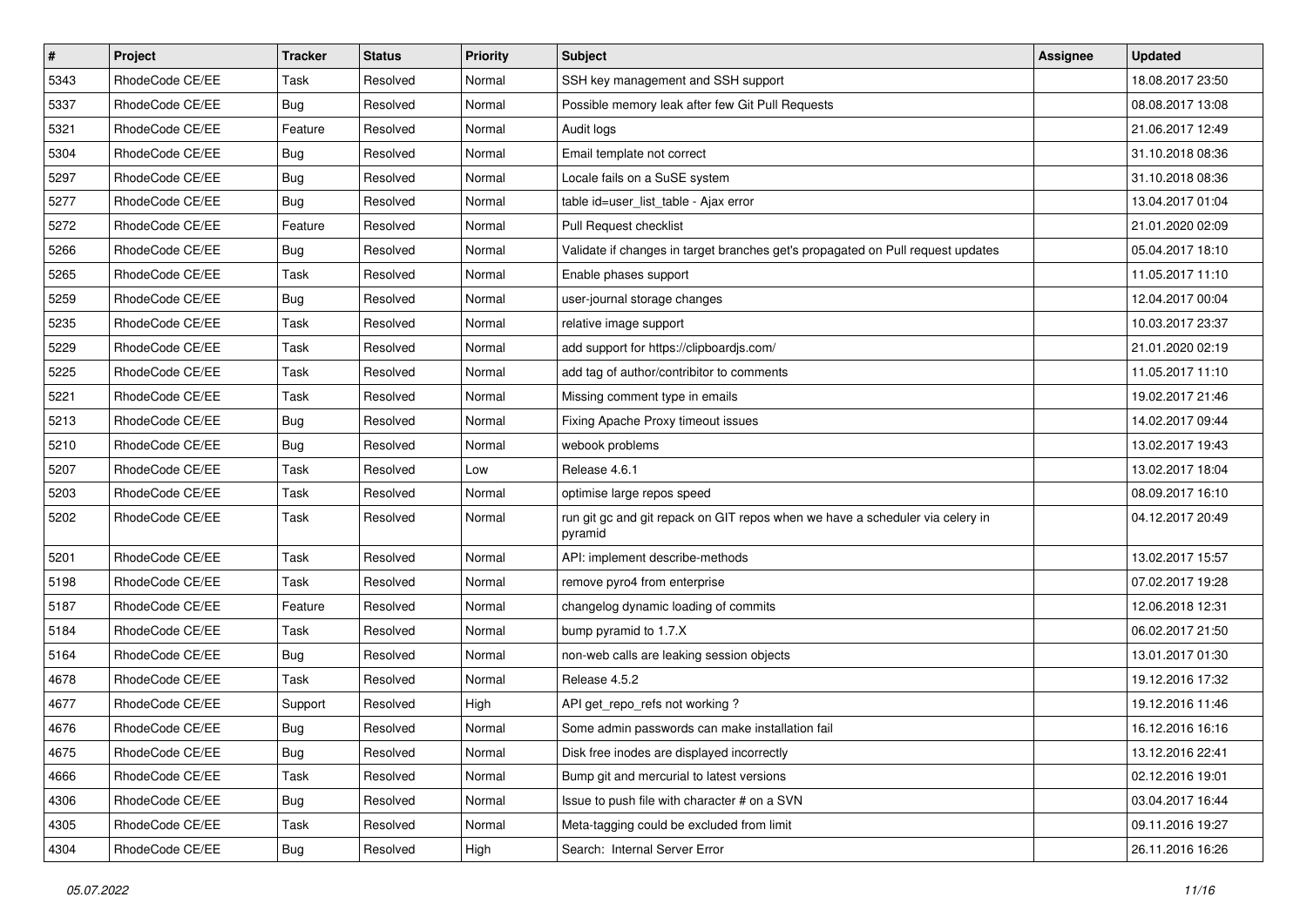| $\sharp$ | Project         | <b>Tracker</b> | <b>Status</b> | Priority | <b>Subject</b>                                                                                        | <b>Assignee</b>    | <b>Updated</b>                  |
|----------|-----------------|----------------|---------------|----------|-------------------------------------------------------------------------------------------------------|--------------------|---------------------------------|
| 4283     | RhodeCode CE/EE | Task           | Resolved      | Normal   | bump whoosh to 2.7.4 release                                                                          |                    | 13.12.2016 21:08                |
| 4274     | RhodeCode CE/EE | Bug            | Resolved      | Normal   | 500 error when push big objects                                                                       |                    | 13.02.2017 19:53                |
| 4266     | RhodeCode CE/EE | Bug            | Resolved      | Normal   | Error 500 on integrations page after setting up Webhook                                               |                    | 17.10.2016 15:35                |
| 4235     | RhodeCode CE/EE | Task           | Resolved      | High     | Support GIT LFS server                                                                                |                    | 23.03.2017 17:24                |
| 4227     | RhodeCode CE/EE | Support        | Resolved      | Normal   | VBScript files detected as text/plain - no syntax highlighting                                        |                    | 14.09.2016 22:38                |
| 4207     | RhodeCode CE/EE | Feature        | Resolved      | Normal   | Support for obsolescence markers in changelog UI                                                      |                    | 19.05.2017 16:14                |
| 4206     | RhodeCode CE/EE | Bug            | Resolved      | High     | Error creating SVN groups                                                                             |                    | 15.09.2016 13:24                |
| 4192     | RhodeCode CE/EE | Feature        | Resolved      | Normal   | [ce, ee] slack/hipchat integrations group commits by branch pushed                                    |                    | 09.09.2016 19:01                |
| 4169     | RhodeCode CE/EE | Task           | Resolved      | Normal   | re-architecture celery support                                                                        |                    | 17.11.2017 19:21                |
| 4166     | RhodeCode CE/EE | Bug            | Resolved      | Urgent   | [ce] Rhodecode crashing after MySQL error                                                             |                    | 23.08.2016 23:35                |
| 4151     | RhodeCode CE/EE | Task           | Resolved      | Normal   | [packaging] Subversion to current 1.9.X                                                               |                    | 09.09.2016 10:18                |
| 4140     | RhodeCode CE/EE | Task           | Resolved      | Normal   | Check middleware chain status, and Verify that special middleware is catching<br>exceptions correctly |                    | 23.08.2016 12:13                |
| 4108     | RhodeCode CE/EE | Task           | Resolved      | Normal   | Release 4.2.2                                                                                         |                    | 14.10.2016 13:08                |
| 4090     | RhodeCode CE/EE | Bug            | Resolved      | Normal   | test ticket                                                                                           |                    | 09.03.2021 20:39                |
| 4089     | RhodeCode CE/EE | Bug            | Resolved      | Normal   | svn repository does not exist                                                                         |                    | 12.06.2018 12:29                |
| 4081     | RhodeCode CE/EE | Support        | Resolved      | Normal   | Receiving server 500 error when trying to clone repo from windows client using<br>eclipse             |                    | 12.07.2016 14:30                |
| 4044     | RhodeCode CE/EE | Feature        | Resolved      | Normal   | Branch permissions                                                                                    |                    | 30.08.2018 09:48                |
| 4003     | RhodeCode CE/EE | Task           | Resolved      | Normal   | User personal repository groups improvements                                                          |                    | 07.11.2016 16:12                |
| 3999     | RhodeCode CE/EE | Feature        | Resolved      | Normal   | Add `send account information` to user creation page                                                  |                    | 28.06.2016 15:22                |
| 3981     | RhodeCode CE/EE | Feature        | Resolved      | Normal   | Add cloud hosting like Gitlab, GitHub                                                                 |                    | 02.03.2020 09:14                |
| 3555     | RhodeCode CE/EE | <b>Bug</b>     | Resolved      | Normal   | Then disabled repo location change the panel should explicitly state that it's disabled               |                    | 25.04.2016 10:34                |
| 3357     | RhodeCode CE/EE | Bug            | Resolved      | Normal   | switch to sometimes fails to load files metadata                                                      |                    | 30.03.2016 10:56                |
| 3239     | RhodeCode CE/EE | Task           | Resolved      | Normal   | Catch all route for repo page or repo group page is always executing checks for<br>every page         |                    | 21.04.2016 11:30                |
| 2817     | RhodeCode CE/EE | Feature        | Resolved      | Normal   | Make largefiles downloadable from the interface                                                       |                    | 27.03.2017 14:04                |
| 2744     | RhodeCode CE/EE | Task           | Resolved      | Normal   | Deprecating Internet Explorer                                                                         |                    | 06.07.2016 12:04                |
| 2264     | RhodeCode CE/EE | Bug            | Resolved      | Normal   | New user password change doesn't actually require a password change.                                  |                    | 12.08.2016 16:01                |
| 1404     | RhodeCode CE/EE | Bug            | Resolved      | Normal   | clone of really huge git repo (4gb) causes pyro to explode                                            |                    | 07.02.2017 14:52                |
| 5523     | RhodeCode CE/EE | Bug            | Resolved      | High     | user from AD is asked to change his password when logs in.                                            | Thierry<br>Wynsdau | 28.05.2020 20:28                |
| 5516     | RhodeCode CE/EE | Support        | Resolved      | High     | Cannot log into RhodeCode                                                                             | Thierry<br>Wynsdau | 28.05.2020 20:28                |
| 5368     | RhodeCode CE/EE | Feature        | Resolved      | Normal   | Mercurial: Close branch before merging it                                                             |                    | Mathieu Cantin 21.01.2020 02:11 |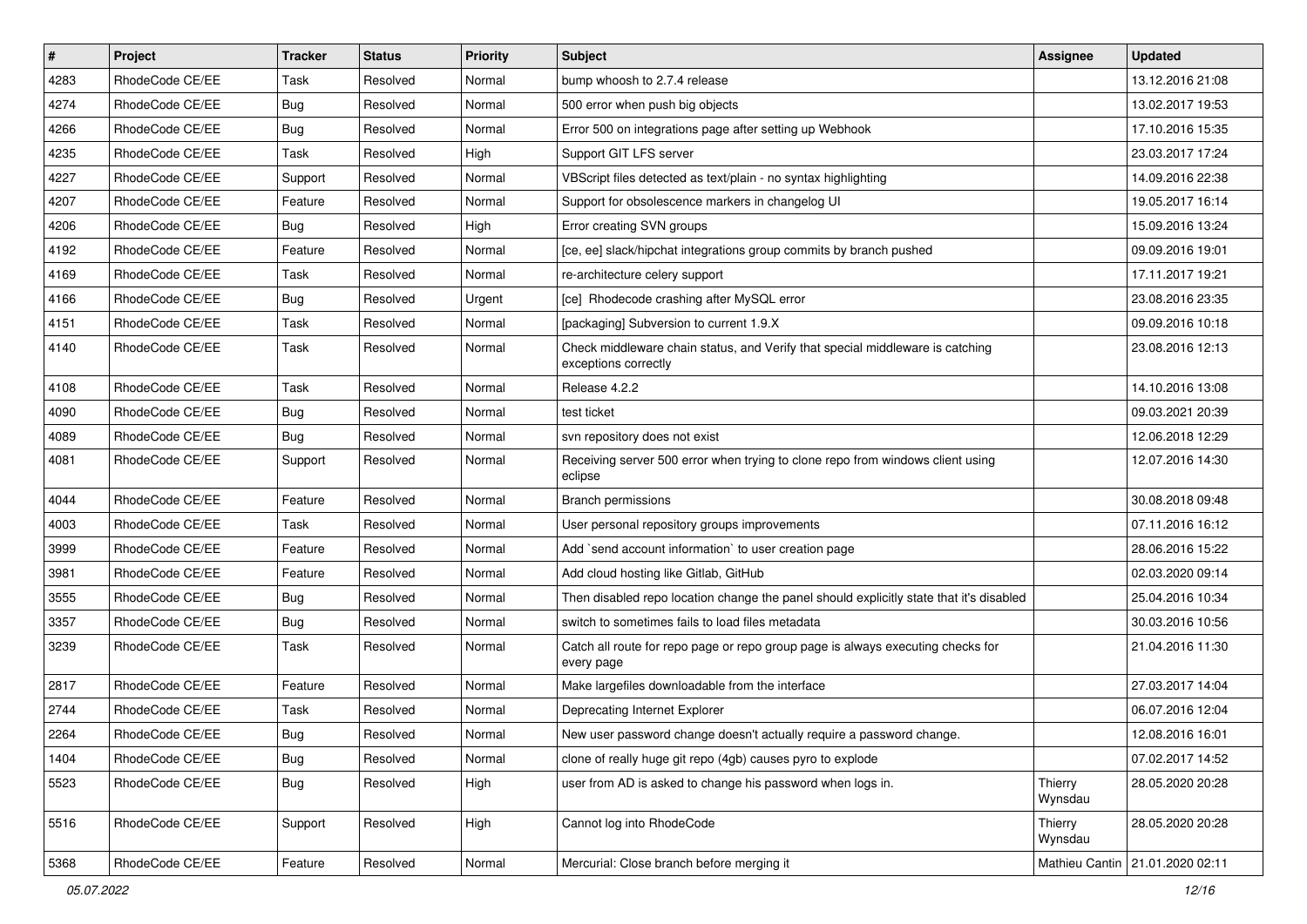| $\pmb{\#}$ | Project         | <b>Tracker</b> | <b>Status</b> | <b>Priority</b> | <b>Subject</b>                                                                                       | Assignee                     | <b>Updated</b>   |
|------------|-----------------|----------------|---------------|-----------------|------------------------------------------------------------------------------------------------------|------------------------------|------------------|
| 4279       | RhodeCode CE/EE | Bug            | Resolved      | Normal          | re-captcha validation is broken                                                                      | Martin<br>Bornhold           | 26.10.2016 22:27 |
| 4277       | RhodeCode CE/EE | <b>Bug</b>     | Resolved      | Normal          | [frontend] System info page does not work correctly in safari.                                       | Martin<br>Bornhold           | 04.11.2016 12:08 |
| 4273       | RhodeCode CE/EE | <b>Bug</b>     | Resolved      | Urgent          | GIT executable not seen by vcsserver                                                                 | Martin<br>Bornhold           | 13.10.2016 15:45 |
| 4271       | RhodeCode CE/EE | Bug            | Resolved      | Normal          | Browsing new repository groups via SVN issue                                                         | Martin<br>Bornhold           | 19.10.2016 11:11 |
| 4247       | RhodeCode CE/EE | Bug            | Resolved      | Normal          | [vcs] Using current time as timestamp during archive creating leads to changing<br>hashes            | Martin<br>Bornhold           | 28.09.2016 12:07 |
| 4244       | RhodeCode CE/EE | Support        | Resolved      | Normal          | mod day syn template error when using auth realm with spaces in it                                   | Martin<br>Bornhold           | 28.09.2016 12:07 |
| 4243       | RhodeCode CE/EE | Support        | Resolved      | High            | Gist visibility update?                                                                              | Martin<br>Bornhold           | 27.09.2016 06:40 |
| 4237       | RhodeCode CE/EE | Task           | Resolved      | Normal          | Enable HTTP support                                                                                  | Martin<br>Bornhold           | 12.10.2016 11:51 |
| 4203       | RhodeCode CE/EE | Task           | Resolved      | Normal          | Get rid of svn.proxy.parent path root, and replace it with reading storage location<br>from Database | Martin<br>Bornhold           | 22.09.2016 14:31 |
| 3950       | RhodeCode CE/EE | Bug            | Resolved      | Normal          | [ce, ee] trying to merge pr against a deleted branch/bookmark breaks the pr page                     | Martin<br>Bornhold           | 27.10.2016 16:12 |
| 1055       | RhodeCode CE/EE | Feature        | Resolved      | Normal          | [pr, vcs] Expose the shadow repository of a pull request                                             | Martin<br>Bornhold           | 26.10.2016 10:33 |
| 5587       | RhodeCode CE/EE | Bug            | Resolved      | Normal          | Broken metatags in 4.18.1                                                                            | <b>Marcin Lulek</b>          | 29.01.2020 11:46 |
| 4269       | RhodeCode CE/EE | Support        | Resolved      | Normal          | Allow flash messages to be permanently surpressed                                                    | Marcin Lulek                 | 14.10.2016 12:46 |
| 5442       | RhodeCode CE/EE | Feature        | Resolved      | Low             | Preview of Jupyter notebooks                                                                         | Marcin<br>Kuzminski<br>[CTO] | 16.01.2019 16:33 |
| 5386       | RhodeCode CE/EE | Task           | Resolved      | Normal          | Increase security for Email Change                                                                   | Marcin<br>Kuzminski<br>[CTO] | 17.02.2018 17:29 |
| 5150       | RhodeCode CE/EE | Task           | Resolved      | Normal          | Password reset promts in my account should be hidden in accounts that are not of<br>type rhodecode   | Marcin<br>Kuzminski<br>[CTO] | 02.01.2017 16:34 |
| 4670       | RhodeCode CE/EE | Task           | Resolved      | Normal          | Release 4.5.1                                                                                        | Marcin<br>Kuzminski<br>[CTO] | 06.12.2016 21:13 |
| 4297       | RhodeCode CE/EE | Task           | Resolved      | Normal          | redo the my-pull-requests page to use the datagrid                                                   | Marcin<br>Kuzminski<br>[CTO] | 01.11.2016 09:31 |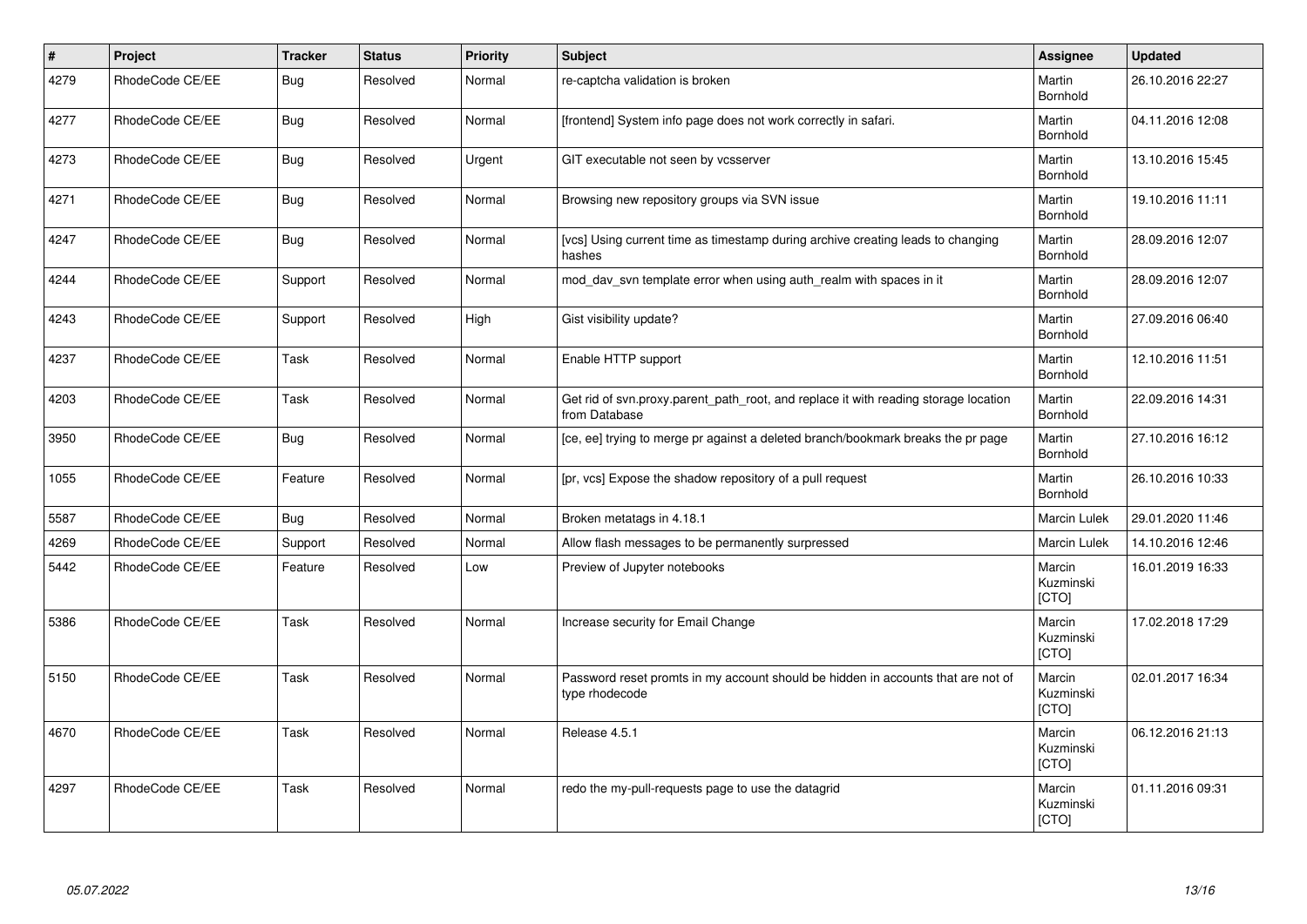| $\vert$ # | Project         | <b>Tracker</b> | <b>Status</b> | <b>Priority</b> | <b>Subject</b>                                                                        | Assignee                     | <b>Updated</b>   |
|-----------|-----------------|----------------|---------------|-----------------|---------------------------------------------------------------------------------------|------------------------------|------------------|
| 4282      | RhodeCode CE/EE | Task           | Resolved      | Normal          | Add inode limit together with disk usage                                              | Marcin<br>Kuzminski<br>[CTO] | 19.10.2016 12:18 |
| 4281      | RhodeCode CE/EE | Task           | Resolved      | Normal          | Fix docs on To `increase database performance`                                        | Marcin<br>Kuzminski<br>[CTO] | 18.10.2016 16:39 |
| 4276      | RhodeCode CE/EE | <b>Bug</b>     | Resolved      | Normal          | System info page uses mercurial/git versions from RhodeCode instead of VCSServer      | Marcin<br>Kuzminski<br>[CTO] | 14.11.2016 21:19 |
| 4250      | RhodeCode CE/EE | Bug            | Resolved      | Normal          | Adding a reviewer into existing PR doesn't set a reason.                              | Marcin<br>Kuzminski<br>[CTO] | 07.10.2016 20:05 |
| 4245      | RhodeCode CE/EE | Task           | Resolved      | Normal          | Convert control command to use http mode by default                                   | Marcin<br>Kuzminski<br>[CTO] | 14.10.2016 16:13 |
| 4219      | RhodeCode CE/EE | Feature        | Resolved      | Normal          | [ce, ee] Add mandatory reviewers for pull requests                                    | Marcin<br>Kuzminski<br>[CTO] | 20.06.2017 15:23 |
| 4211      | RhodeCode CE/EE | Feature        | Resolved      | Normal          | [ce, ee] increase webhook flexibility                                                 | Marcin<br>Kuzminski<br>[CTO] | 20.06.2022 10:55 |
| 4184      | RhodeCode CE/EE | <b>Bug</b>     | Resolved      | High            | fix content INT overflow bug                                                          | Marcin<br>Kuzminski<br>[CTO] | 23.08.2016 10:31 |
| 4178      | RhodeCode CE/EE | <b>Bug</b>     | Resolved      | Normal          | RhodeCode EE OVA VM wont run on a ESX 6.0 host                                        | Marcin<br>Kuzminski<br>[CTO] | 15.09.2016 13:25 |
| 4155      | RhodeCode CE/EE | <b>Bug</b>     | Resolved      | Low             | Date of Last Change is not displayed correctly                                        | Marcin<br>Kuzminski<br>[CTO] | 21.01.2020 02:20 |
| 4065      | RhodeCode CE/EE | <b>Bug</b>     | Resolved      | Normal          | [ux, login] 404 on login after comment attempt                                        | Marcin<br>Kuzminski<br>[CTO] | 04.07.2016 00:40 |
| 4036      | RhodeCode CE/EE | Bug            | Resolved      | Normal          | encrypted clone_uri can throw unicodeerror after key change                           | Marcin<br>Kuzminski<br>[CTO] | 27.06.2016 19:38 |
| 3556      | RhodeCode CE/EE | Task           | Resolved      | Normal          | Disable and rename initial_repo_scan flag                                             | Marcin<br>Kuzminski<br>[CTO] | 22.04.2016 14:33 |
| 3549      | RhodeCode CE/EE | Bug            | Resolved      | Normal          | [4.0.0 regression], file source links use last commit id instead of current commit id | Marcin<br>Kuzminski<br>[CTO] | 21.04.2016 16:10 |
| 4254      | RhodeCode CE/EE | <b>Bug</b>     | Resolved      | Normal          | [frontend] 500 Internal Server Error with i18n-ed pages                               | Lisa Quatmann                | 30.09.2016 14:38 |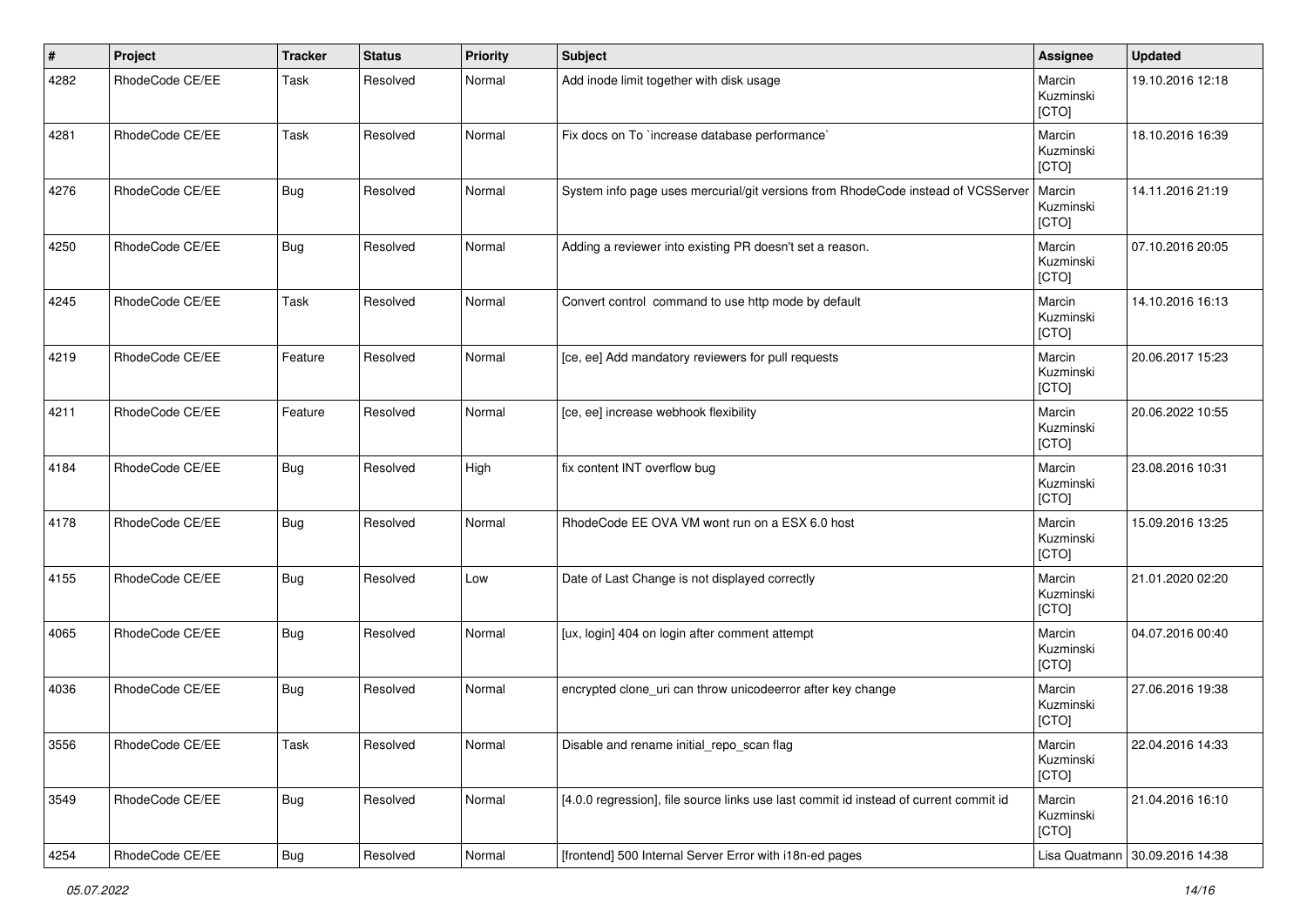| $\vert$ # | Project         | <b>Tracker</b> | <b>Status</b> | <b>Priority</b> | <b>Subject</b>                                                                                                       | Assignee             | <b>Updated</b>                   |
|-----------|-----------------|----------------|---------------|-----------------|----------------------------------------------------------------------------------------------------------------------|----------------------|----------------------------------|
| 4224      | RhodeCode CE/EE | <b>Bug</b>     | Resolved      | Normal          | [docs] update docs re: removing old instances when switching editions                                                | Lisa Quatmann        | 11.10.2016 15:36                 |
| 4194      | RhodeCode CE/EE | Task           | Resolved      | Normal          | move svn http backend out of labs into a real VCS settings                                                           | Lisa Quatmann        | 14.09.2016 23:16                 |
| 4121      | RhodeCode CE/EE | Bug            | Resolved      | Normal          | [ce, ee] server announcement has extra margin                                                                        |                      | Lisa Quatmann   26.09.2016 14:00 |
| 3488      | RhodeCode CE/EE | <b>Bug</b>     | Resolved      | Normal          | [frontend, styling] update icon font                                                                                 |                      | Lisa Quatmann   04.10.2016 13:27 |
| 4199      | RhodeCode CE/EE | <b>Bug</b>     | Resolved      | High            | investigate: ongoing SSL problems when switching to 4.X from 3.X                                                     | Johannes<br>Bornhold | 15.09.2016 13:14                 |
| 4153      | RhodeCode CE/EE | Task           | Resolved      | Normal          | Optimize readme fetching by changing the system of readme detection                                                  | Johannes<br>Bornhold | 09.09.2016 10:17                 |
| 3971      | RhodeCode CE/EE | Bug            | Resolved      | Normal          | [ce, vcs] Merge requests/Pull requests failing due to rebase problem                                                 | Johannes<br>Bornhold | 19.07.2016 15:54                 |
| 5615      | RhodeCode CE/EE | Feature        | Resolved      | Normal          | Misleading message in PR diff view "File was deleted in this version"                                                | Daniel D             | 23.04.2020 17:40                 |
| 5610      | RhodeCode CE/EE | <b>Bug</b>     | Resolved      | Normal          | Files navigation looses the at= <name> marker</name>                                                                 | Daniel D             | 03.10.2021 23:23                 |
| 5608      | RhodeCode CE/EE | <b>Bug</b>     | Resolved      | High            | svn+ssh user set incorrectly                                                                                         | Daniel D             | 31.03.2020 18:21                 |
| 5606      | RhodeCode CE/EE | Bug            | Resolved      | High            | SVN + ssh subdirectory failure                                                                                       | Daniel D             | 09.04.2020 03:29                 |
| 5604      | RhodeCode CE/EE | <b>Bug</b>     | Resolved      | High            | Search error on second result page                                                                                   | Daniel D             | 30.03.2020 16:01                 |
| 5602      | RhodeCode CE/EE | Feature        | Resolved      | Normal          | Copy full path only copies partial                                                                                   | Daniel D             | 30.03.2020 16:04                 |
| 5599      | RhodeCode CE/EE | Bug            | Resolved      | Normal          | SVN navigation to trunk fails                                                                                        | Daniel D             | 04.04.2020 11:21                 |
| 5581      | RhodeCode CE/EE | Feature        | Resolved      | Normal          | expose `send_email` option in the HTTP API, for `comment_commit` and<br>`comment_pull_request`                       | Daniel D             | 29.01.2020 11:46                 |
| 5579      | RhodeCode CE/EE | <b>Bug</b>     | Resolved      | Normal          | JS bug when a commit message can be parsed as a number                                                               | Daniel D             | 20.01.2020 10:04                 |
| 4311      | RhodeCode CE/EE | Task           | Resolved      | Normal          | Diffs feedback                                                                                                       | Daniel D             | 26.11.2016 14:10                 |
| 4296      | RhodeCode CE/EE | Bug            | Resolved      | Normal          | [ee] Can not create pull requests with reviewers.                                                                    | Daniel D             | 07.11.2016 21:17                 |
| 4288      | RhodeCode CE/EE | Task           | Resolved      | Normal          | [ce, ee] unify controllers that use diffs                                                                            | Daniel D             | 02.08.2017 11:41                 |
| 4278      | RhodeCode CE/EE | <b>Bug</b>     | Resolved      | Normal          | [admin] Clicking the save button in admin -> settings -> issue tracker leads to<br>exception if no patterns entered. | Daniel D             | 18.10.2016 13:38                 |
| 4268      | RhodeCode CE/EE | Bug            | Resolved      | High            | [ee] default reviewers from changed lines is returning wrong values                                                  | Daniel D             | 06.10.2016 14:35                 |
| 4267      | RhodeCode CE/EE | Feature        | Resolved      | Normal          | [ce, ee] jira tracker integration wildcard project key support                                                       | Daniel D             | 10.10.2016 20:13                 |
| 4259      | RhodeCode CE/EE | Task           | Resolved      | Low             | Events, create post-create-user event                                                                                | Daniel D             | 30.01.2017 20:11                 |
| 4238      | RhodeCode CE/EE | Task           | Resolved      | Normal          | default reviewers updates                                                                                            | Daniel D             | 06.10.2016 14:26                 |
| 4233      | RhodeCode CE/EE | Bug            | Resolved      | High            | slack, git push problem                                                                                              | Daniel D             | 26.09.2016 11:56                 |
| 4225      | RhodeCode CE/EE | Feature        | Resolved      | Normal          | [ce, ee] repo group integrations cascade to child repo groups                                                        | Daniel D             | 14.09.2016 11:12                 |
| 4223      | RhodeCode CE/EE | Bug            | Resolved      | High            | [git, tags] annotated tags not appearing in UI                                                                       | Daniel D             | 12.09.2016 06:12                 |
| 4202      | RhodeCode CE/EE | Task           | Resolved      | Normal          | Polish the 503.html page                                                                                             | Daniel D             | 30.08.2016 23:54                 |
| 4183      | RhodeCode CE/EE | Feature        | Resolved      | Normal          | Different roles for PR reviewers                                                                                     | Daniel D             | 12.10.2020 23:13                 |
| 4181      | RhodeCode CE/EE | Task           | Resolved      | Normal          | Integrations: allow root repos only integrations                                                                     | Daniel D             | 31.08.2016 17:44                 |